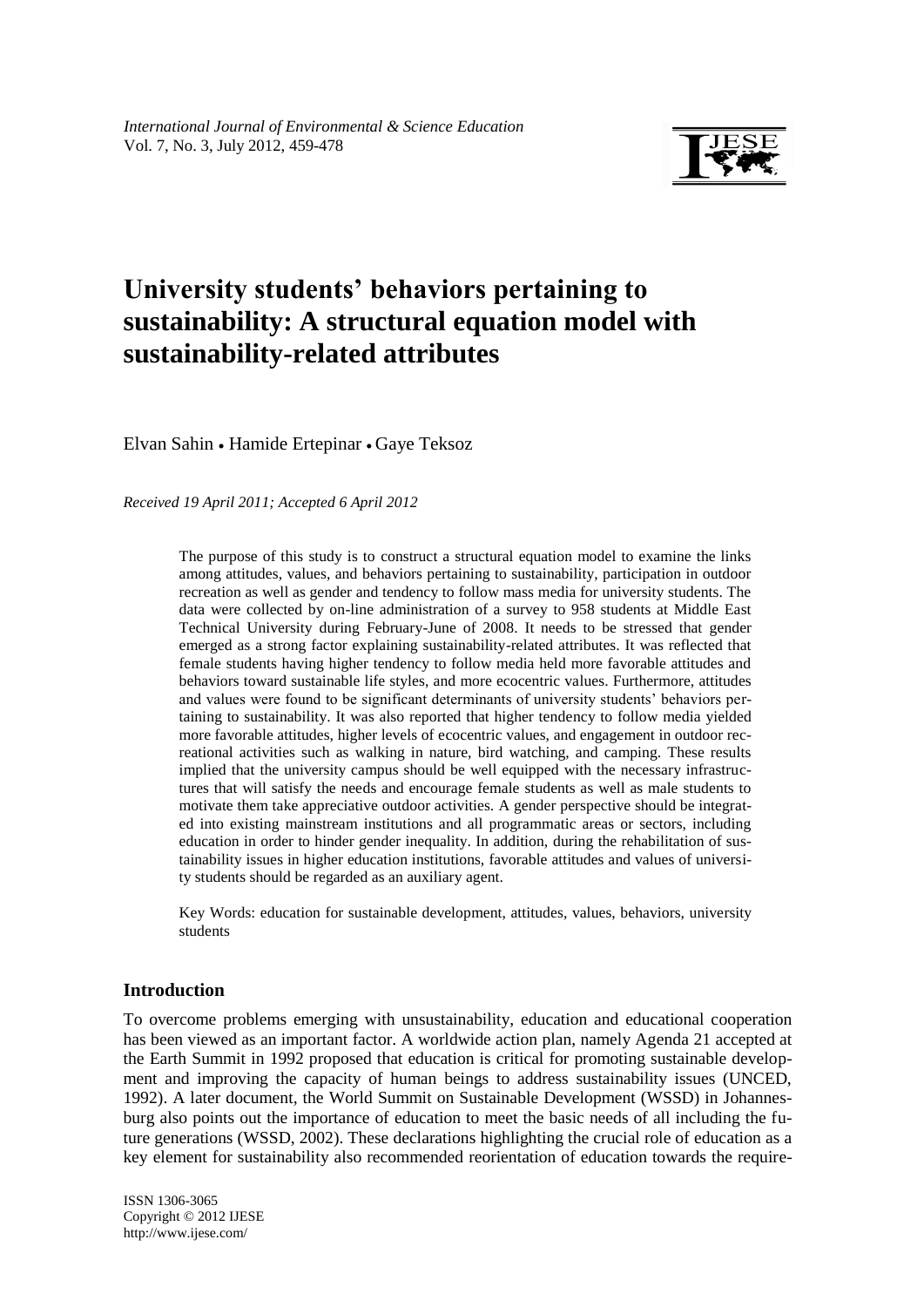ments of sustainable development. In this aspect, it has been advocated that considering sustainability issues in higher education sector is a necessity to build sustainable societies (Fien, 2002; Boyle, 2004).

Due to the complex nature of sustainability, the task of infusing sustainability within education sector however, has been viewed as a great challenge (Murray & Murray, 2004). The core idea behind the fulfillment of this task lies under the proposed definition of 'education for sustainable development'. Education for sustainable development has been portrayed as an agent that enables people to develop knowledge, values, and skills in order to engage in activities that will improve the quality of life now and without damaging the planet for the future (Council for Environmental Education, 1998). In the light of this point of view, Dyer and Selby (2004) indicated that an individual should possess the knowledge, skills, attitudes, and values required for living and working in a sustainable manner. It has been argued that these attributes that form the basis of education for sustainable development could aid academics create a framework to infuse sustainability consistently within the educational institutions (Murray, Goodhew  $\&$  Turpin-Brooks, 2006).

Highlighted by literature review, the present study could be regarded as an attempt to clarify the complex nature of university students' behaviors pertaining to sustainability and to examine a number of variables associated with these behaviors based on a social psychological approach. In other words, this paper focuses on demonstrating the range of factors effecting behaviors pertaining to sustainability and provides empirical evidence from a data set collected from a public university in a developing country. Thus, this study shed light to some major concerns that will guide infusion of sustainability into higher education sector.

### **Values and Attitudes as Significant Predictors of Behaviors**

The nature of university students' behaviors pertaining to sustainability change with a number of variables associated with these behaviors based on a social psychological approach. There are number of factors having some roles on behaviors pertaining to sustainability and constructing empirical evidence through a data set may shed light to some major concerns which will guide infusion of sustainability into higher education sector. The authors highlighted the research associated with behavioral changes toward sustainability were Gross (2005, p.350) and Rokeach (1976, p.112) stating that, a 'value' is "conceptualized as a sense of what is essentially important, good or valuable to individuals". It has been advocated that 'values' as a cognitive element accompanied by 'beliefs' and 'attitudes' are associated with 'behaviors'. As pointed out by Barr (2003), 'values' and 'attitudes' have been used interchangeably in constitution of the same psychological construct. However, 'attitude' has been viewed as "manners of acting, feeling, or thinking that show one's disposition or opinion" (Philipp, 2007) which differs from the concept of 'value' in meaning.

In order to clarify the conceptualizations of these pscyhological constructs, Murray and Murray (2007) used the following exemplification. Racist attitudes, for instance may be originated from the value of 'superiority' accompanied with a belief that one particular race is superior to any other. In this way, these attributes may result in a predisposition to behave in a racist manner. Consequently, Murray and Murray (2007) argued that it is compulsory to alter racists' attitudes by facilitating them challenge their own values and attitudes.

One of the simplistic behavioral models examining the relationships among values, attitudes, and behaviors was figured out by Oskamp (1991) (Figure 1). However, further questions were formulized about the connections of the three components. Gross (2005, p. 351) asked *"Are values the central influence on behavior or do values and beliefs blend together to form the attitudes that contribute to behavior?"*. Consecutively, Murray and Murray questioned *"Is the sys-*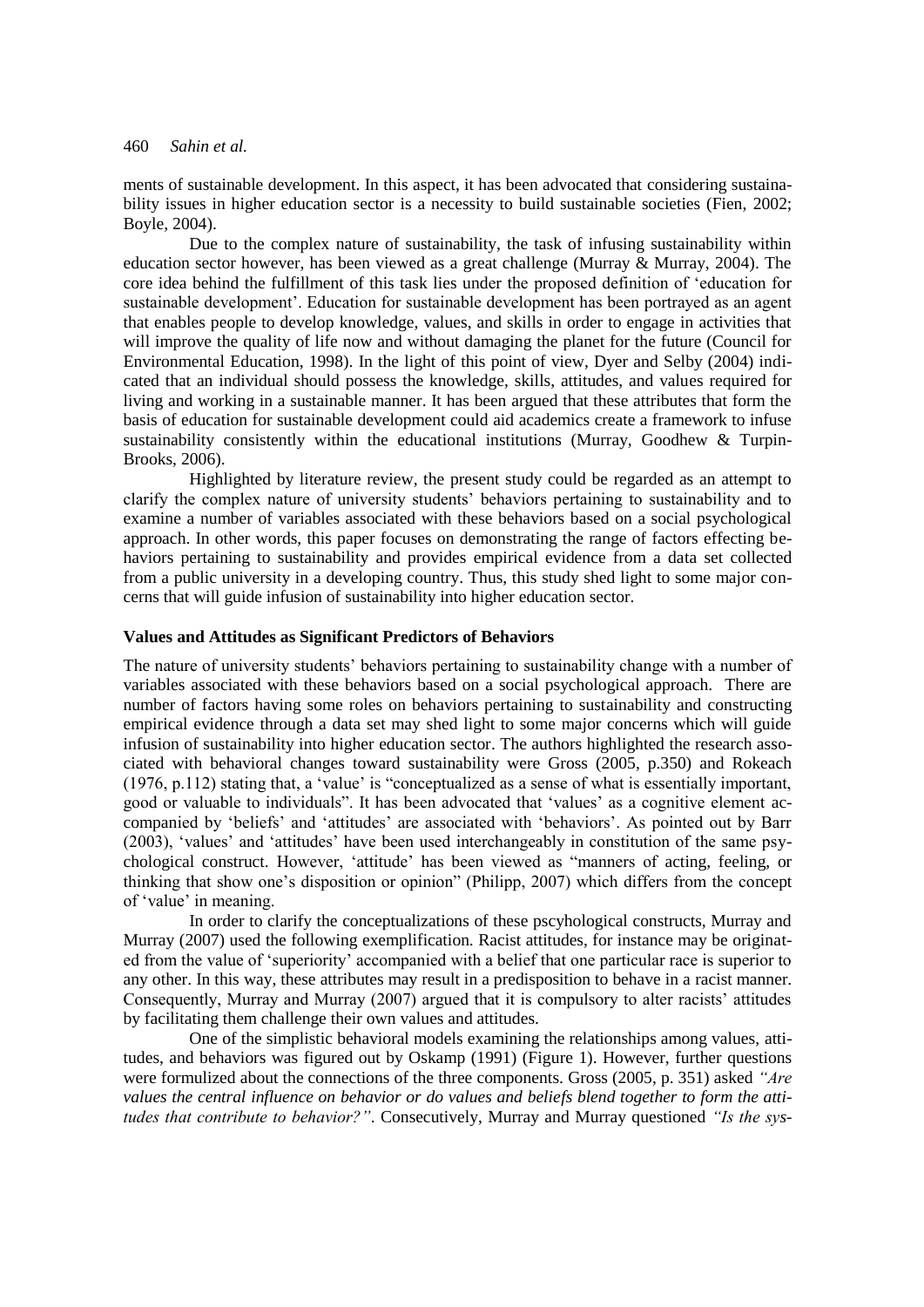*tem closed, or can external intervention at any point (like legislation) adjust values and beliefs sufficiently to alter behavior?"*. It is a very complex task to reach answers of such questions, but the critical point is that values and attitudes play crucial roles in shaping behaviors.



Figure 1. Tri-component Model of Behavior (Oskamp, 1991, p. 8)

### *A Closer Look into Values*

To better grasp the interrelationships among these pscyhological constructs, we could carry on with a closer look into categorizations of values and their association with human behavior. Considering the basic definition of 'values', the literature review has shown three different continua of values examined to explain the process of engagement in a pro-environmental action. Usefulness of two value categorizations proposed by Schwartz and Blisky (1987) and Schwartz (1992) have been supported by a number of researchers (e.g Stern, Dietz & Guagnano, 1995; Corraliza & Berenguer, 2000) in the field of environmental pscyhology. It was advocated that fundamental values could be placed on a continuum varying from 'conservative' to 'openness to change' and from 'egoism' to 'altruism'. Some research studies (Stern, Dietz & Guagnano, 1995; Corraliza & Berenguer, 2000) indicated that individuals who held altruistic orientation and were open to change had higher tendency to demonstrate a pro-environmental action. As supported by Barr (2003), these arguments could facilitate conceptualization of the connection between social value dimensions and pro-environmental behaviors.

Another value continuum ranging from 'biocentrism' to 'anthropocentrism' was identified by Dunlap and Van Liere (1978), Dunlap, Van Liere, Mertig, and Jones (2000), and Schwartz (1992). Concisely, anthropocentrism can be portrayed as the dominance of human beings over nature, and supports a belief that nature is obviously for human use and has no intrinsic value. On the other hand, biospherism characterizes human-nature interaction as egalitarian and attributes intrinsic value to nature. The evidence provided by Steel (1996) implied that those individuals with biospheric value orientation were more likely to take part in pro-environmental behaviors.

In the context of environmentalism, belief driven values were also used to explain human behaviors. Technocentrism, also stated as anthropocentric mode, was that unlimited human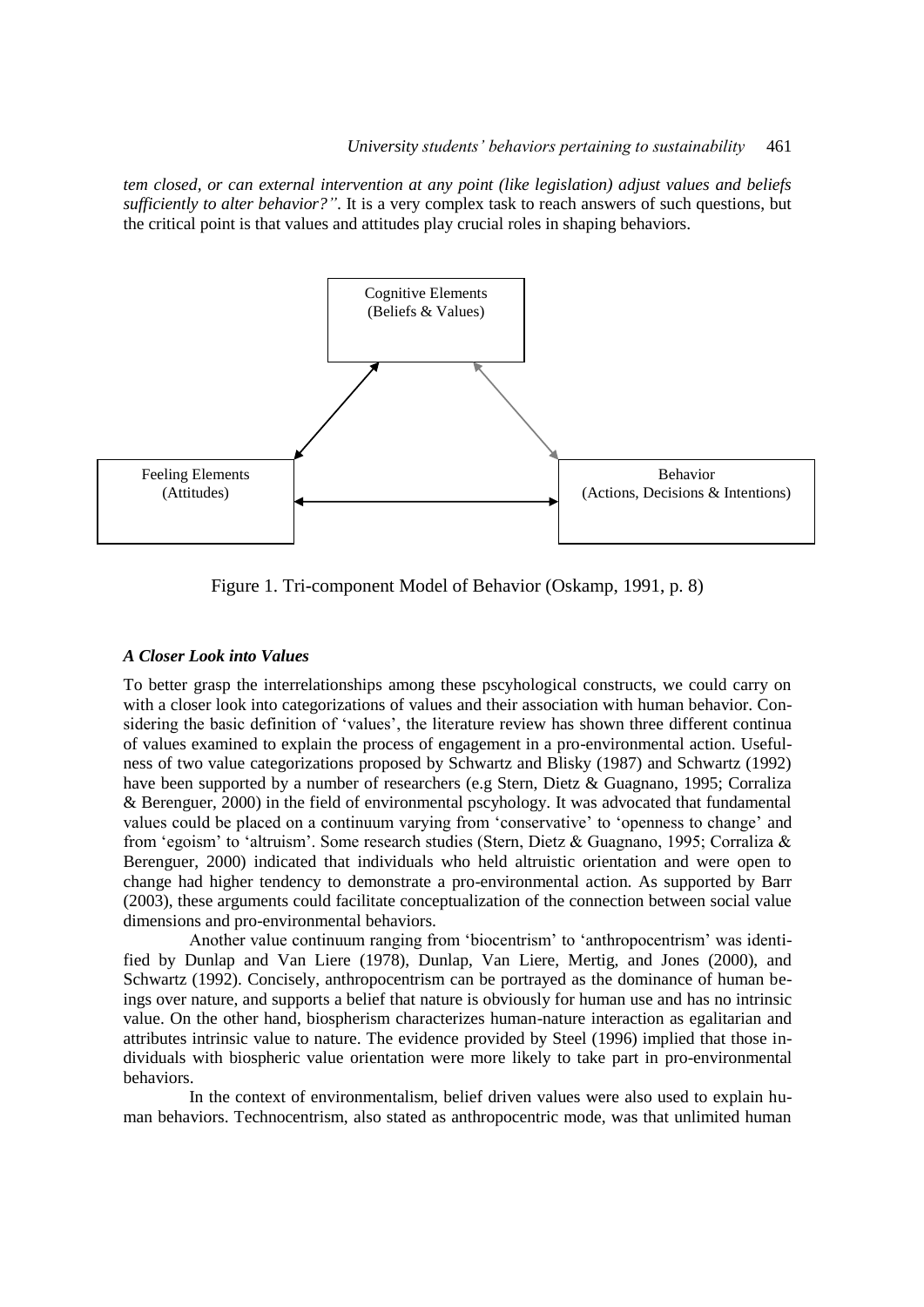progress could be achieved through the exploitation of nature's infinite resources (Merchant, 1980). In addition, it has been advocated that environmental problems emerge as a result of a lack of technological development and modern world with a progress in technology will resolve environmental conflicts. On contrary, ecocentrism or nature-centered views support the idea that nonhuman nature has intrinsic value apart from its contributions to human development (Devall and Sessions, 1985). Furthermore, in line with this view, the integrity of natural ecosystems should be saved while resolving the conflicts between society and nature in a process of human development (Egri and Pinfield, 1996). The impact of belief driven values was reported by Gagnon Thompson and Barton (1994) in such a way that *"because the values underlying anthropocentrics' support of the environment are human-centred and basically utilitarian, they will be less likely to act to protect the environment if other human-centred values such as material quality of life or the accumulation of wealth interfere. Ecocentric individuals, however, will act to support the environment even if these actions involve discomfort, inconvenience, and expense that may reduce their material quality of life"* (p. 150).

Interrelations among these three different categorizations of human values were also summarized by Gagnon Thompson and Barton (1994) and it was reported that anthropocentric values are similar to Stern et al.'s (1993) egoistic and social-altruistic values, whereas ecocentric values are similar to biospheric values.

In the context of sustainability, Leiserowitz, Kates and Parris (2005) linked environmental values in a continuum ranging from anthropocentrism to ecocentrism with the process of sustainable development in that whether global values support this process or not. Considering the relationship between values and behaviors, researchers (Steel, 1996) have shown that favorable values toward the environment have positive influence on environmental activism. More specifically, an individual that believes intrinsic value of nature is likely to be more proenvironmental. In line with these studies, Barr (2003) concluded that there is little doubt on the role of values in behaviors supporting environmental sustainability. However, he added that there is still a question on how values could shape these actions; directly or indirectly.

#### **The Role of Attitudes in the Context of Behavioral Theories**

To grasp the nature of behaviors pertaining to sustainability, attitudes have been studied by a number of researchers (Tarrant & Green, 1999; Van Liere & Noe, 1981). To fully comprehend the complex mechanism of a particular behavior, and to have individuals demonstrate behaviors toward sustainable life styles, theories of attitude-behavior connection have been applied widely in education for sustainable development and environmental education research. Although high levels of attitudes were recorded, some research studies failed to demonstrate translation of attitudes into more favorable behaviors. Consistently, Kollmuss and Agyeman (2002) proposed that individuals' attitudes toward the environment have been demonstrated to have a varying and usually very small association with their pro-environmental behaviors. These authors also added that this situation was unforeseen since researchers were more likely to assume that people make their life choices according to their attitudes, beliefs, and values. Early simplistic linear models of pro-environmental behaviors were portrayed based on this basic assumption. More specifically, it was pointed out that enhancing knowledge would directly lead to an increase of awareness or attitudes, which would also result in more favorable environmental behaviors (Figure 2). However, research conducted over the past 30 years proves this model to be wrong.

Taking a closer look at the theories of attitude-behavior connection, Ajzen and Fishbein (1980) in their Theory of Planned Behavior propose that attitudes are not direct predictors of behaviors, but they impact behavioral intentions, and this construct together with perceptions of behavioral control could explain a significant amount of variance in actual behaviors. It was also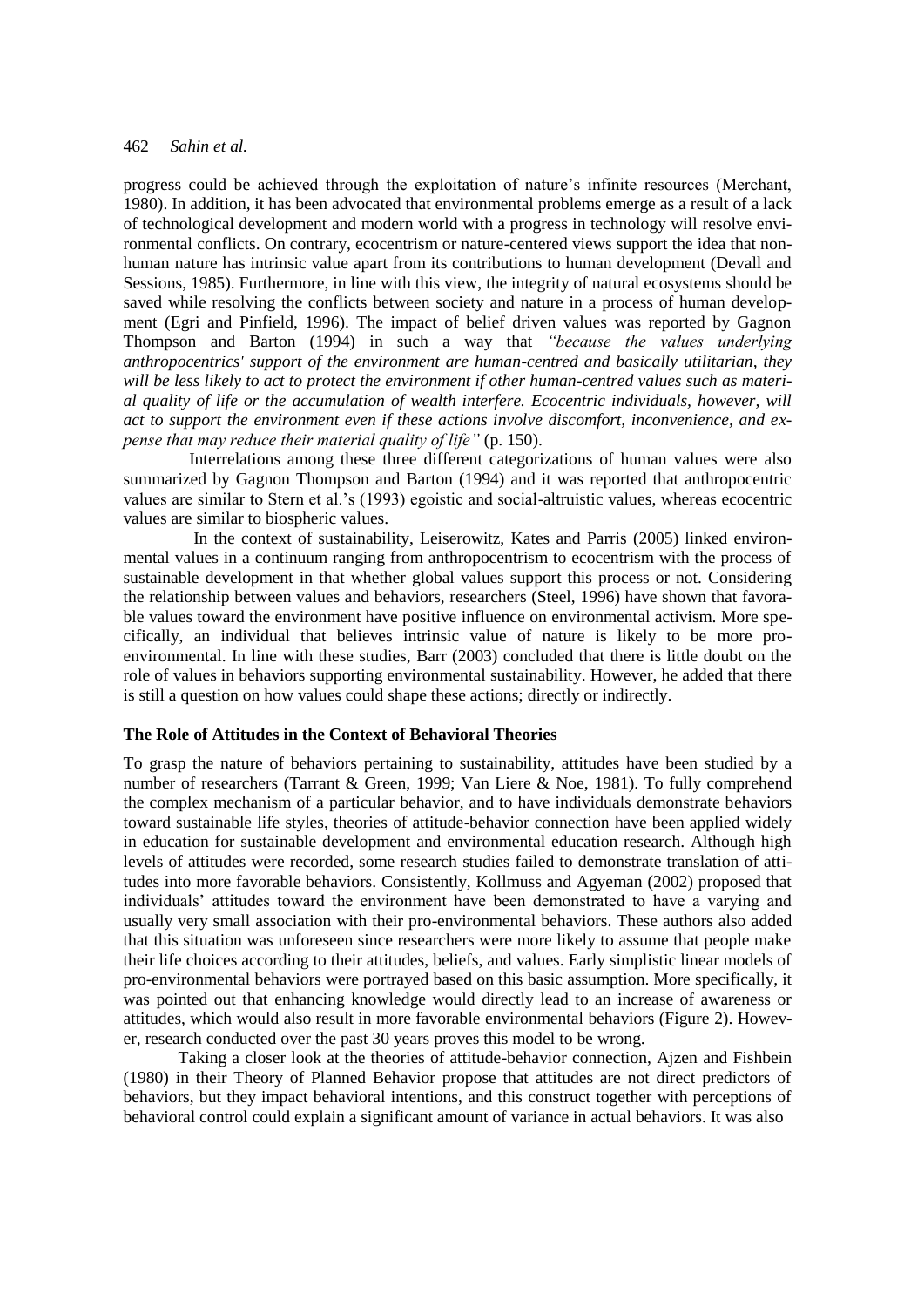

Figure 2. Traditional Assumption on Pro-environmental Behavior

maintained that intentions to perform behaviors are not solely determined by attitudes toward the behavior, but subjective norms and perceived behavioral control are shown to be related to intentions. In line with Ajzen and Fishbein's theory of planned behavior, Hines, Hungerford and Tomera (1987) asserted their Model of Responsible Environmental Behavior. Regarding the attitude-behavior association, these researchers concluded that individuals with favorable attitudes toward the environment had a higher tendency to engage in pro-environmental behavior based on their meta-analysis of 128 responsible pro-environmental behavior research studies. However, the strength of the relationship between these constructs was found to be weak.

## **Outdoor Recreational Activities Acting on Attitude-Behavior Association**

Considering the theories on attitude-behavior connection, Tarrant and Green (1999) discussed basic reasons why attitudes may not influence behaviors and also attributed poor attitudebehavior association to a group of agents including the impact of external factors on behavioral explanation. In this aspect, there has been a shift in attitude-behavior research toward investigation of external factors acting on attitude-behavior association. Participation in outdoor recreation has emerged as an attribute which plays impressive roles in mediating the linkage between attitude and behavior. Hendee (1969), on the other hand advocated a clear distinction between 'appreciative' and 'consumptive' recreation. Appreciative recreation such as hiking or bird watching does not disturb the natural setting whereas consumptive recreation such as hunting or fishing uses resources from the environment. Research studies (Dunlap & Hefferman, 1975; Van Liere & Noe, 1981) reported that appreciative outdoor activities were significantly associated with proenvironmental attitudes. In the light of literature review, we believe that it is worth studying the interrelationships among sustainability-related variables, namely attitudes, behaviors, and participation in appreciative outdoor recreation.

## **The Role of Situational Factors on Individuals' Behaviors**

In addition to values and attitudes, there is a group of variables associated with behaviors which could be viewed as situational factors. This study focused on two variables which fall into this category in order to see their impact on behaviors. The first one, namely tendency to follow mass media has been considered as an important part of informal education sector. Moreover, Leiserowitz, Kates and Parris (2005) advocated that mass media is an impersonal force that drives the long term changes in individuals' attitudes, values, and behaviors toward sustainable life styles. In this aspect, the current study tends to address the role of Turkish mass media in shaping the future of a society towards sustainability.

The second situational factor, gender has been considered in a number of research studies in the context of determinants of sustainability-related variables. For instance, The Future Leaders Survey (Forum for the Future, 2006/2007) highlighted that men and women had stark differences in attitudes and behaviors toward more sustainable life styles. This report stated that women were more likely to hold feelings of concern towards survival of humanity, willingness to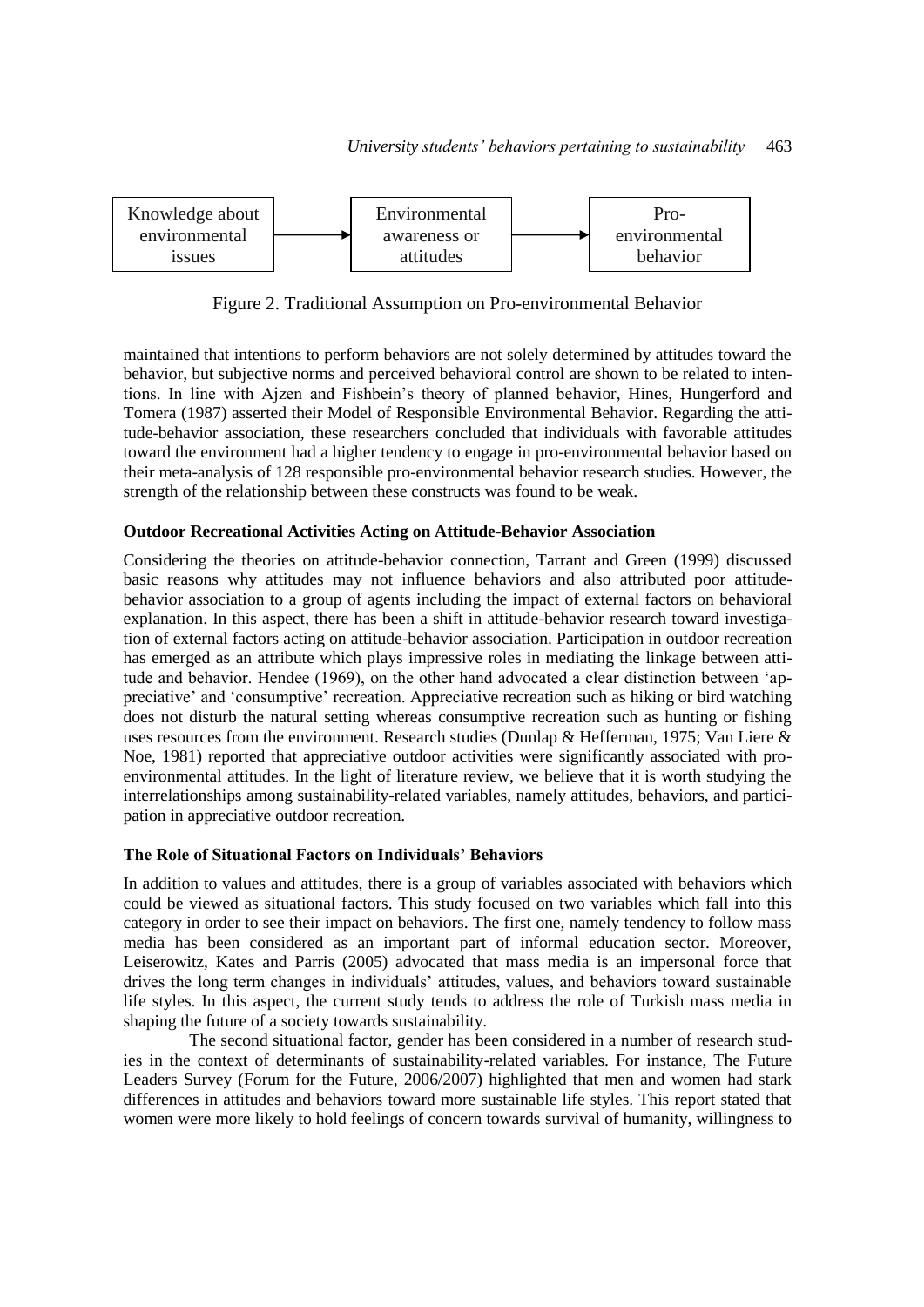change their life styles radically, and readily take the necessary actions. Similarly, a wide range of research studies confirmed that women exhibit greater concern toward problems associated with sustainability than do men regardless of the culture, age, or educational status (Worsley  $\&$ Skrzypiec, 1998; Tikka, Kuitunen & Tynys, 2000; Tuncer et al., 2005). In the context of Turkey, however, the literature review could provide limited number of research studies addressing the link among sustainability-related variables and gender. Thus, it is questionable to what extent program developers, administrators, and educators should take into account the gender perspectives in sustainability issues. There is no initiation to incorporate gender perspective into all Turkish plans and programs on environment, where the development plans regard sustainable development as the issue to be considered for the future strategies (The Republic of Turkey Prime Ministry General Directorate on the Status of Women, 2008). In this aspect, the current study will provide program developers, planners, administrators, and educators some basic idea about the current state of gender inequality in Turkey pertaining to sustainable development.

#### **Purpose**

The core idea behind this study underlies the attempt to infuse education for sustainable development in higher education sector in the developing world, through a data set from Turkey. Revised programs, according to the information set by a model about how and which variables decide behavioral differences towards sustainability, should equip professionals of the future with the right knowledge, the right skills, and the right values and attitudes (Parkin et al., 2004). Thus, these attributes will lead these individuals to take right decisions in order to create sustainable future world. In this aspect, we aimed to investigate the interrelationships among the sustainability-related attributes for Turkish university students. More specifically, our goal is to construct a structural equation model to examine the links among attitudes, values, and behaviors pertaining to sustainability, participation in appreciative outdoor recreation as well as gender and tendency to follow mass media. The hypothesized structural model (Figure 3) was formalized on the basis of empirical data, theory and results from previous correlational studies (Barr, 2003; Oskamp, 1991; Tarrant & Green, 1999).

The model hypothesized that tendency to follow media and gender was significantly correlated with attitudes, values, and behaviors pertaining to sustainability as well as participation in appreciative outdoor recreation. Furthermore, behaviors could be predicted by attitudes, values, and outdoor activities. The model also hypothesized that attitudes may act as the significant predictors of values and outdoor activities.

#### **Method**

#### *Sampling*

The present study was realized at one of the largest public universities in Turkey with about 21000 students with five faculties and totally 37 departments. The sample of this study consisted of 958 university students (Middle East Technical University – METU) in Turkey, which indicated 4.8 per cent response rate of METU population. Although the response rate may reflect that the sample could not be regarded as representative for the population, it was representative in terms of faculty affiliation, gender, and grade level balance across the METU population. Characteristics of the sample with respect to demographic information were presented in Table 1. Looking at the faculty affiliation, the rate of participation was highest for The Faculty of Engineering students (N=375 (39.1%)), while minimum rate of participation belonged to the students from The Faculty of Architecture (N=69 (7.2%)). Concerning the participants' grade level, 66 (6.9%)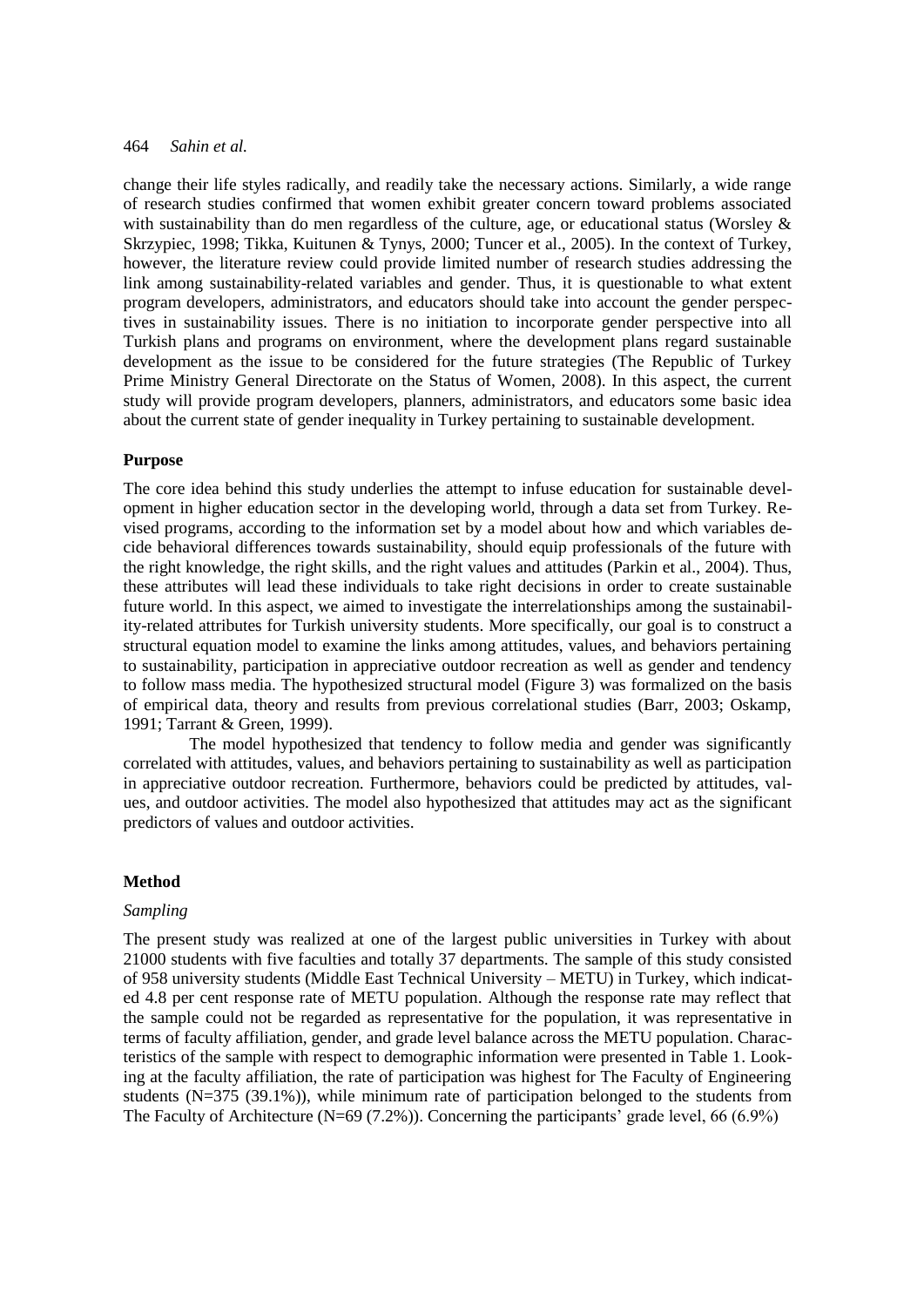

Figure 3. Hypothesized Model for Sustainability-Related Variables

students were pursuing an English Language Preparation Class while 593 (61.9%) students were enrolled in an undergraduate program, and 252 (26.3%) students were enrolled in a graduate program at METU. However, grade level was not specified by a total of 47 (4.9%) students. Regarding the participants' gender, the number of female participants was higher than that of males (479 females (50.0%); 448 males (46.8%)). On the other hand, 31 students (3.2%) did not label their gender.

#### *Instrument*

Measuring tool used in this study was comprised of 3 dimensions related to sustainability, namely, attitudes toward sustainability, behaviors pertaining to sustainability, and environmental values (Table 2). A total of 13 attitudinal items were originally developed by Kagawa (2007) and aimed to assess university students' attitudes toward economic, environmental, and social sustainability. These items were designed in 5-point Likert type (strongly disagree *(1)*, disagree *(2),*  undecided (3), agree (4), strongly agree (5)). University students' behaviors pertaining to sustain-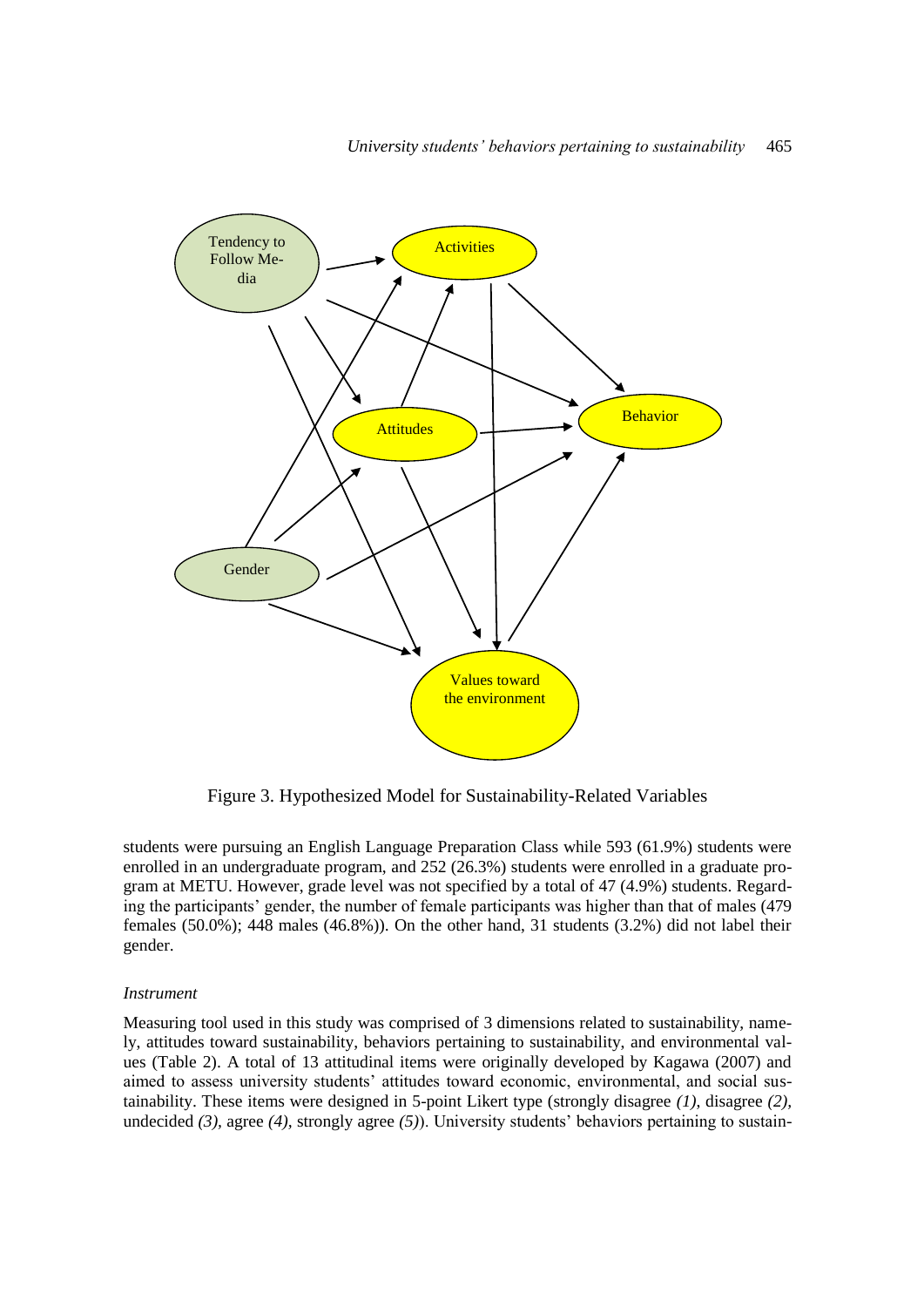ability were evaluated through 14 items in rating scale (always, frequently, sometimes, rarely, never) which were adapted from a survey prepared by Mertig (2003) (see Appendix A). The domain on environmental values consisted of 9 items in 5-point Likert type which was originally used in World Values Survey (Inglehart et. al, 2002). These items were developed in order to assess participants' positions on a common view that nature has an intrinsic value and human being is not separate or superior to nature. In other words, values survey could help researchers make some decisions on individuals' placement in a continuum from anthropocentrism to ecocentrism/biospherism.

|                                    | ${\bf N}$ | Percentage (%) |
|------------------------------------|-----------|----------------|
| <b>Faculty Affiliation</b>         |           |                |
| Engineering                        | 375       | 39.1           |
| Education                          | 166       | 17.3           |
| Economic & Administrative Sciences | 126       | 13.2           |
| Arts & Sciences                    | 222       | 23.2           |
| Architecture                       | 69        | 7.2            |
| Gender                             |           |                |
| Female                             | 479       | 50.0           |
| Male                               | 448       | 46.8           |
| Unidentified                       | 31        | 3.2            |
| Grade Level                        |           |                |
| <b>English Preparation Class</b>   | 66        | 6.9            |
| Undergraduate                      | 593       | 61.9           |
| Graduate                           | 252       | 26.3           |
| Unidentified                       | 47        | 4.9            |
|                                    |           |                |

The measuring tool also included an introduction part covering some items on student characteristics (e.g gender, grade level, faculty affiliation, participation in appreciative outdoor recreation, tendency to follow mass media)

The items used in the instrument were carefully translated and adapted into Turkish by taking into account Turkey's social, educational, ecological, and cultural characteristics. Furthermore, wording of the statements in attitudinal items were examined with respect to Edward's criteria (Crocker & Algina, 1986). For content validity concerns, the original and translated items were given to two professors whose research interests cover education for sustainable development. Each sub-item was evaluated and revised utilizing the responses and reactive comments of these colleagues until 90% agreement was reached among them. This helped to eliminate ambi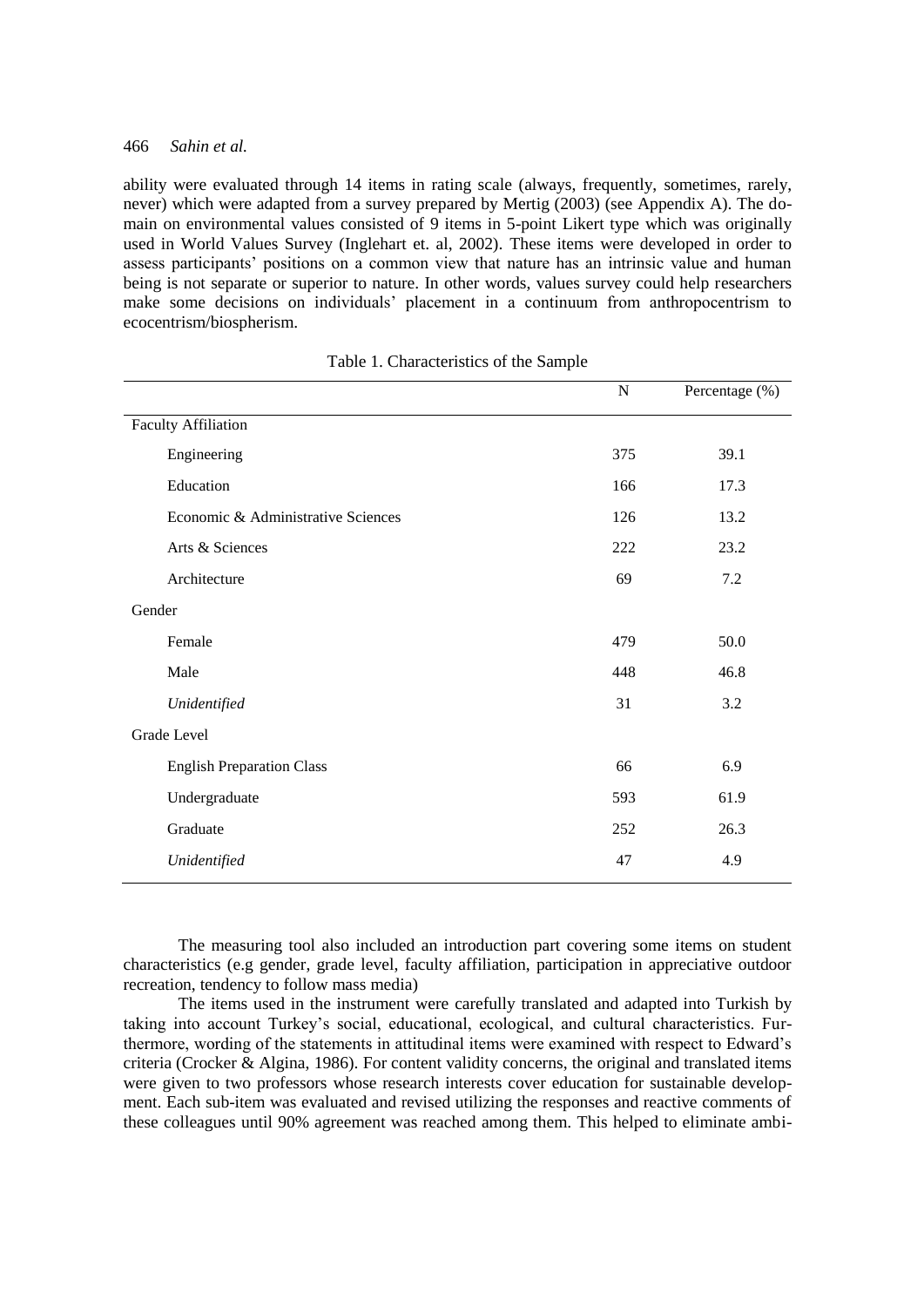guities in items and unfamiliar terms. Additionally, two instructors from the Department of Foreign Languages checked the adaptation of the questionnaire into Turkish before the questionnaire was piloted and implemented.

To estimate the internal consistency of the questionnaire, Cronbach's alpha values were calculated for three domains. Cronbach's alpha for items on the domain of 'attitudes toward different aspects of sustainability' was calculated as 0.71, for the items on 'behaviors pertaining to sustainability' domain as 0.86, and for the items on 'environmental values' domain as 0.77.

| <b>Dimensions</b> | Developed by            | Item Format         | Number of Items |
|-------------------|-------------------------|---------------------|-----------------|
| <b>Attitudes</b>  | Kagawa (2007)           | 5-point Likert type | 13              |
| <b>Behaviors</b>  | Mertig $(2003)$         | Rating scale        | 14              |
| Values            | Inglehart et. al (2002) | 5-point Likert type | 9               |

#### Table 2. University Student Sustainability Survey

## *Procedure*

Due to possible ethical concerns, the measuring tool was examined by some experts at human research ethics committee of the university. After their approval, this web-based survey was administered to undergraduate and graduate students of Middle East Technical University during February-June of 2008. The researchers posted an announcement on the website of this university inviting the students to complete the survey.

#### *Data Analysis*

Lisrel 8.30 for Windows (Jöreskog & Sörbom, 1999) with SIMPLIS command language was used to analyze the data. The structural equation modeling with maximum likelihood estimation was used to evaluate the degree to which the hypothesized model fits the data, and to estimate the magnitude and relationship among the variables. In order to evaluate the model fit, Standardized Root Mean Squared Residual (SRMR), Root-Mean-Square Error of Approximation (RMSEA), Goodness-of-Fit Index (GFI), Adjusted Goodness-of-Fit Index (AGFI) were used. The expected values for the good model fit interpretation were above 0.90 for GFI, and AGFI indexes; and below 0.05 for the SRMR and RMSEA indexes. However, values of .08 or less in SRMR and RMSEA indicate a reasonable error of approximation as well (Browne & Cudeck, 1993).

#### *Variables of the Study*

In this study, variables used to test the hypothesized model could be categorized as 'observed variables' and 'latent variables' (Table 3). 'Observed variables' are the directly observable or measured variables. On the other hand, 'latent variables' are defined as the variables that are not observed or measured directly. Latent variables can be indirectly measured through observable variables. In order to form latent variables for the proposed model, principal component factor analysis was run. Based on the results of this analysis, items contextually reflecting the characteristics of the related dimension more than the others were selected. In this process, latent variables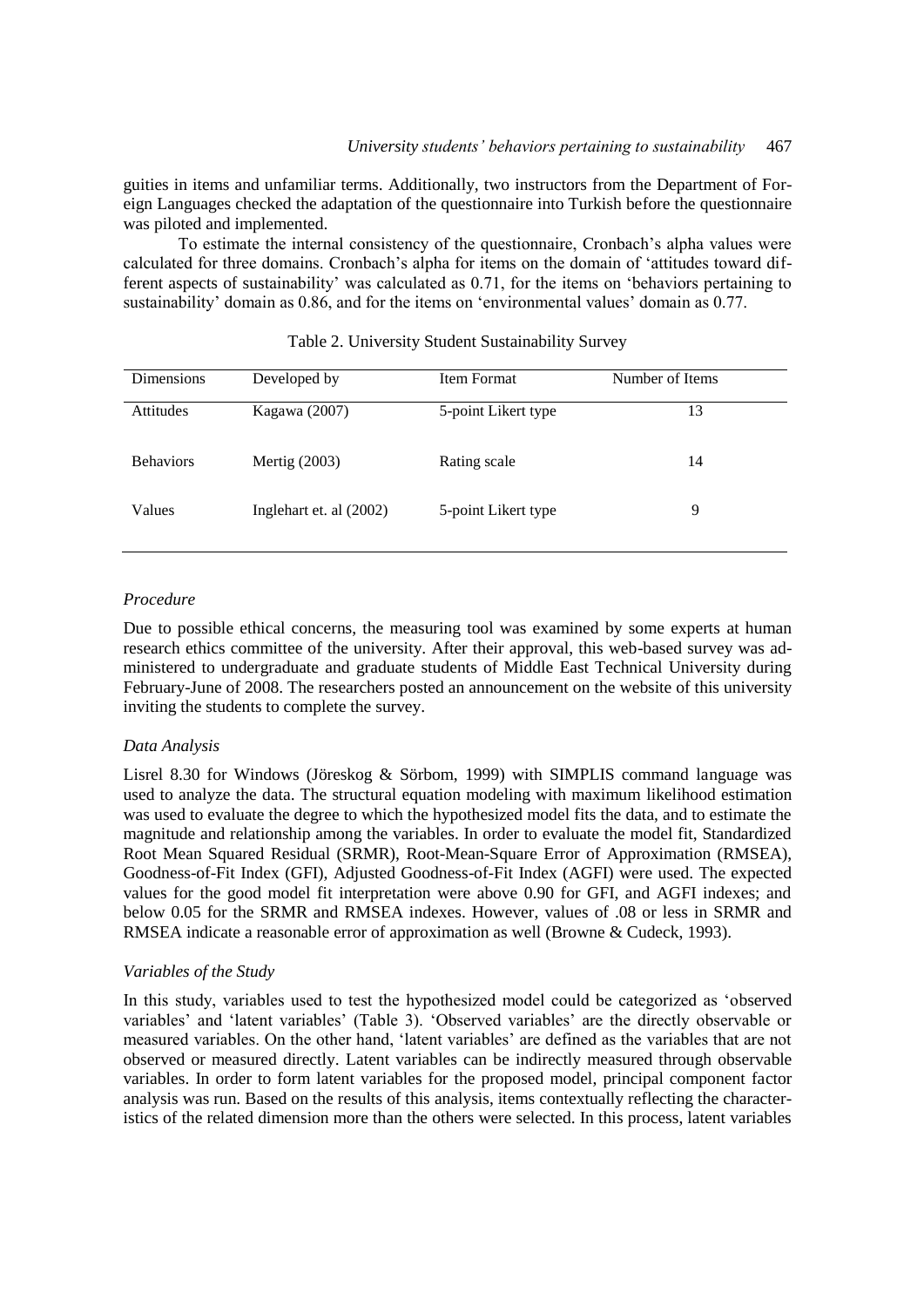were generated by using two criteria. First, the minimum three observed variables were used and second, items with greater factor loadings were selected to define each latent variable (Kelloway, 1998; Schumacher & Lomax, 1996).

The first latent variable was related to respondents' behaviors pertaining to sustainability where *'Deliberately purchased locally produced rather than imported foods', 'Encouraged people involved in a destructive environmental behavior to stop that activity'*, and *'Considered politicians' positions related to environmental issues when voting or supporting'* were the items that constituted this latent variable. The second latent variable was participants' values toward the environment. The items that generated this latent variable were *'Humans have the right to alter nature to satisfy wants and desires', 'Humans have the right to subdue and control nature'*, and *'Humans should adapt to nature rather than modify it to suit them'*. Another latent variable was associated with university students' attitudes toward sustainability which was constituted by the items of *'The so-called 'environmental crisis' has been greatly exaggerated', 'We should maintain high and stable levels of economic growth regardless of costs to environmental quality'*, and *'It is imperative that we learn from cultures where people live more harmoniously with nature'.* The fourth latent variable was based on participants' tendency to follow media. The items of *'reading newspaper', 'watching documentary'*, and *'watching news on TV'* constituted this latent variable. The last latent variable was outdoor activities where *'camping', 'walking'*, and *'bird watching'* were the items that generated the latent variable.

| <b>Latent Variables</b>                   | <b>Observed Variables</b>                                                                                         |
|-------------------------------------------|-------------------------------------------------------------------------------------------------------------------|
| Behaviors pertaining to<br>sustainability | • Deliberately purchased locally produced rather than imported foods.                                             |
|                                           | • Encouraged people involved in a destructive environmental behavior to<br>stop that activity.                    |
|                                           | • Considered politicians' positions related to environmental issues when<br>voting or supporting.                 |
| Values toward the environ-<br>ment        | • Humans have the right to alter nature to satisfy wants and desires.                                             |
|                                           | • Humans have the right to subdue and control nature.                                                             |
|                                           | • Humans should adapt to nature rather than modify it to suit them.                                               |
| Attitudes toward sustaina-<br>bility      | • The so-called 'environmental crisis' has been greatly exaggerated.                                              |
|                                           | • We should maintain high and stable levels of economic growth regard-<br>less of costs to environmental quality. |
|                                           | • It is imperative that we learn from cultures where people live more har-<br>moniously with nature.              |
| Tendency to follow media                  | • reading newspaper                                                                                               |
|                                           | • watching news on TV                                                                                             |
|                                           | • watching documentary                                                                                            |
| Outdoor activities                        | • camping                                                                                                         |
|                                           | • walking                                                                                                         |
|                                           | • bird watching                                                                                                   |

|  | Table 3. Variables of This Study |  |  |
|--|----------------------------------|--|--|
|--|----------------------------------|--|--|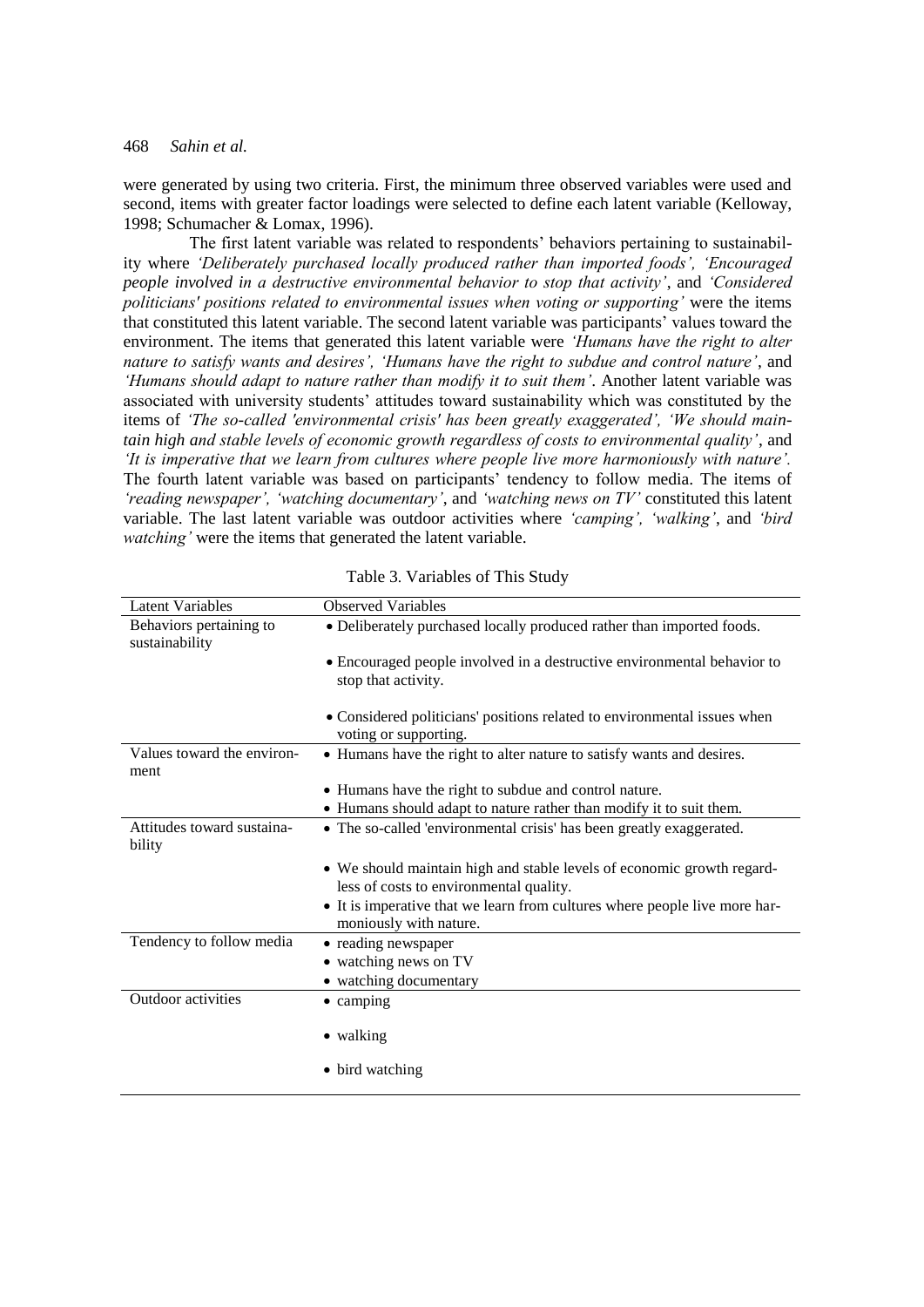Using the selected observed variables, confirmatory factor analysis for a five-factor solution was carried out. The fit indexes of the five-factor solution was found as .96 for GFI, .95 for AGFI, .040 for SRMR, and .042 for RMSEA which indicated good fit for the five-factor model. Thus, it was concluded that these observed variables were convenient to use in structural equation modeling.

## **Results**

The current study tested the hypothetical model explaining the causal relationships among sustainability-related components for Turkish university students. In order to find out the strength and direction of the relationships among latent variables, path coefficients were calculated. The significance of these coefficients was evaluated through t-tests. To revise the model data fit, modification indexes were also considered. The paths from *Attitudes* and from *Media* to *Values;* and from *Gender* to *Behaviors* were found to be nonsignificant. Therefore, these paths were deleted from the model. Finally, the model presented in Figure 4 was obtained with 0.96 GFI, 0.93 AGFI, 0.043 SRMR, and 0.043 RMR fit index values.



Figure 4. Structural Model for the Relationships among Sustainability-Related Variables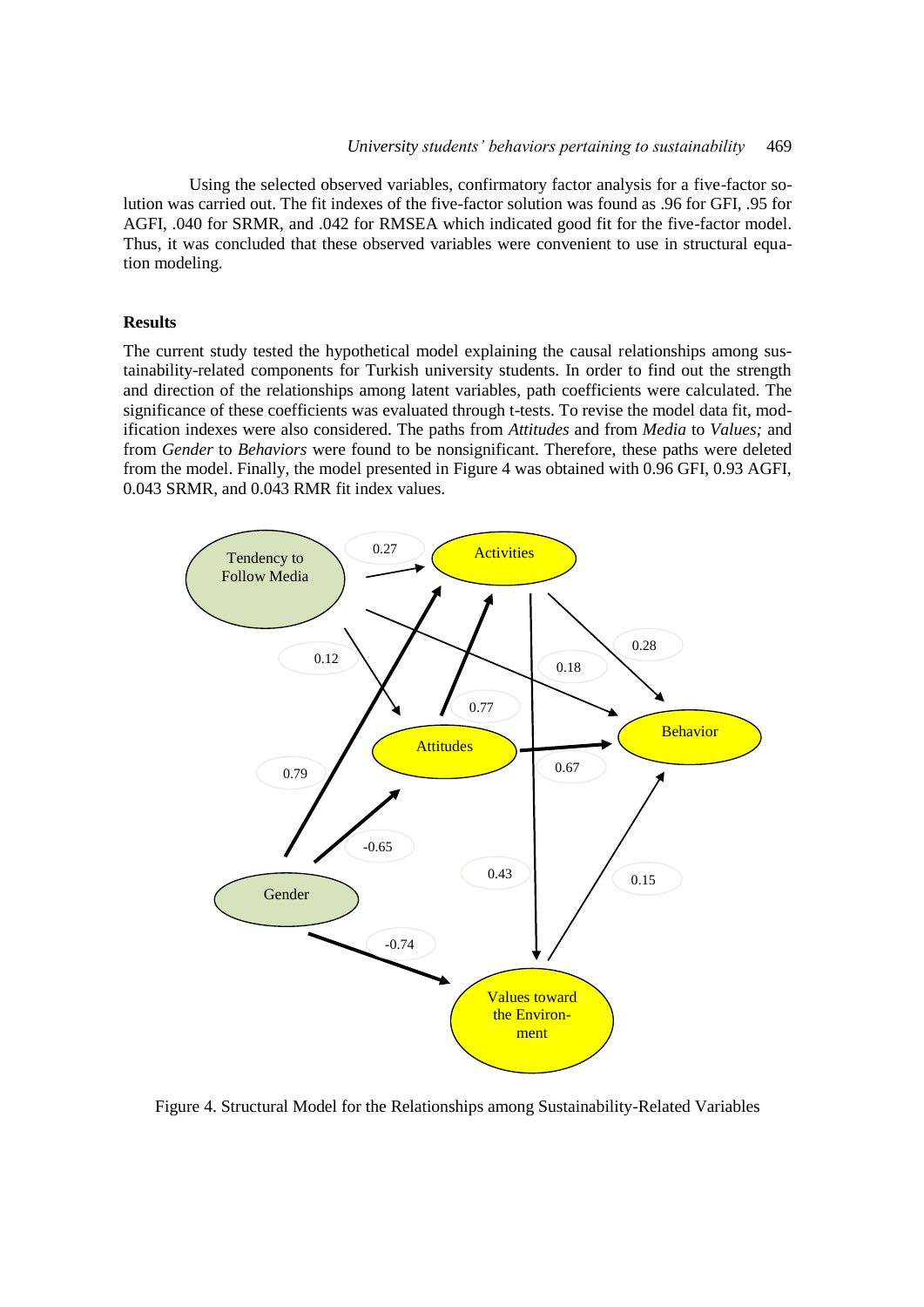Regarding the relationships among the latent variables, the structure coefficients of the  $\gamma$ (lowercase gamma) and the β (lowercase beta) were considered. At this point, it could be appropriate to explain the terms of 'exogenous variable' and 'endogenous variable'. An exogenous variable is a variable whose variability is assumed to be determined by causes outside the causal model under consideration. On the other hand, an endogenous is one whose variation is to be explained by exogenous and other endogenous variables in the causal model (Pedhazur, 1982, pp. 178-179). The values of  $\gamma$  indicate the strength and direction of the relationships among the latent endogenous variables (environmental values, attitudes toward sustainability, behaviors pertaining to sustainability, and outdoor activities) and the latent exogenous variables (gender and tendency to follow media). Moreover, the values of β represent the strength and direction of the relationships among the latent endogenous variables. The *t*-values as well as the structure coefficients of γ and β for sustainability-related variables displayed in standardized values were presented in Table 4.

The results presented in Table 4 further displayed the direct effects for latent variables. However, LISREL output of the structural model also provided the indirect effects and the total effects for latent variables which were presented in Table 5.

| Latent variables |                 | $\beta$ | γ                        | t       |
|------------------|-----------------|---------|--------------------------|---------|
| Activities &     | Attitudes       | 0.77    |                          | 4.65    |
| Values $&$       | Activities      | 0.43    | $\overline{\phantom{0}}$ | 6.29    |
|                  | Attitudes       | 0.67    |                          | 6.54    |
| Behaviors &      | Activities      | 0.28    |                          | 5.08    |
|                  | Values          | 0.15    |                          | 2.14    |
|                  | Attitudes       |         | 0.12                     | 2.50    |
| Media &          | Activities      |         | 0.27                     | 5.16    |
|                  | <b>Behavior</b> |         | 0.18                     | 4.85    |
|                  | Attitudes       | ۰       | $-0.65$                  | $-6.14$ |
| Gender &         | Activities      |         | 0.79                     | 4.13    |
|                  | Values          |         | $-0.74$                  | $-7.24$ |

Table 4. LISREL Estimates and *t*-values for the Model of Sustainability-Related Variables

Table 4 showed that the latent exogenous variable of gender had a significant direct effect on attitudes toward sustainability and environmental values in favor of females (Γ=-0.65; Γ=- 0.74, respectively). Furthermore, it was seen that the effect of gender on participants' outdoor activities was significant in favor of males (Γ=0.79). This exogenous variable, gender had also significant indirect effect on environmental values in favor of males which was mediated by participants' outdoor activities (Γ=0.11). Moreover, there was an indirect effect of gender on behaviors pertaining to sustainability and outdoor activities in favor of females ( $\Gamma = -0.26$ ;  $\Gamma = -0.51$ , respectively).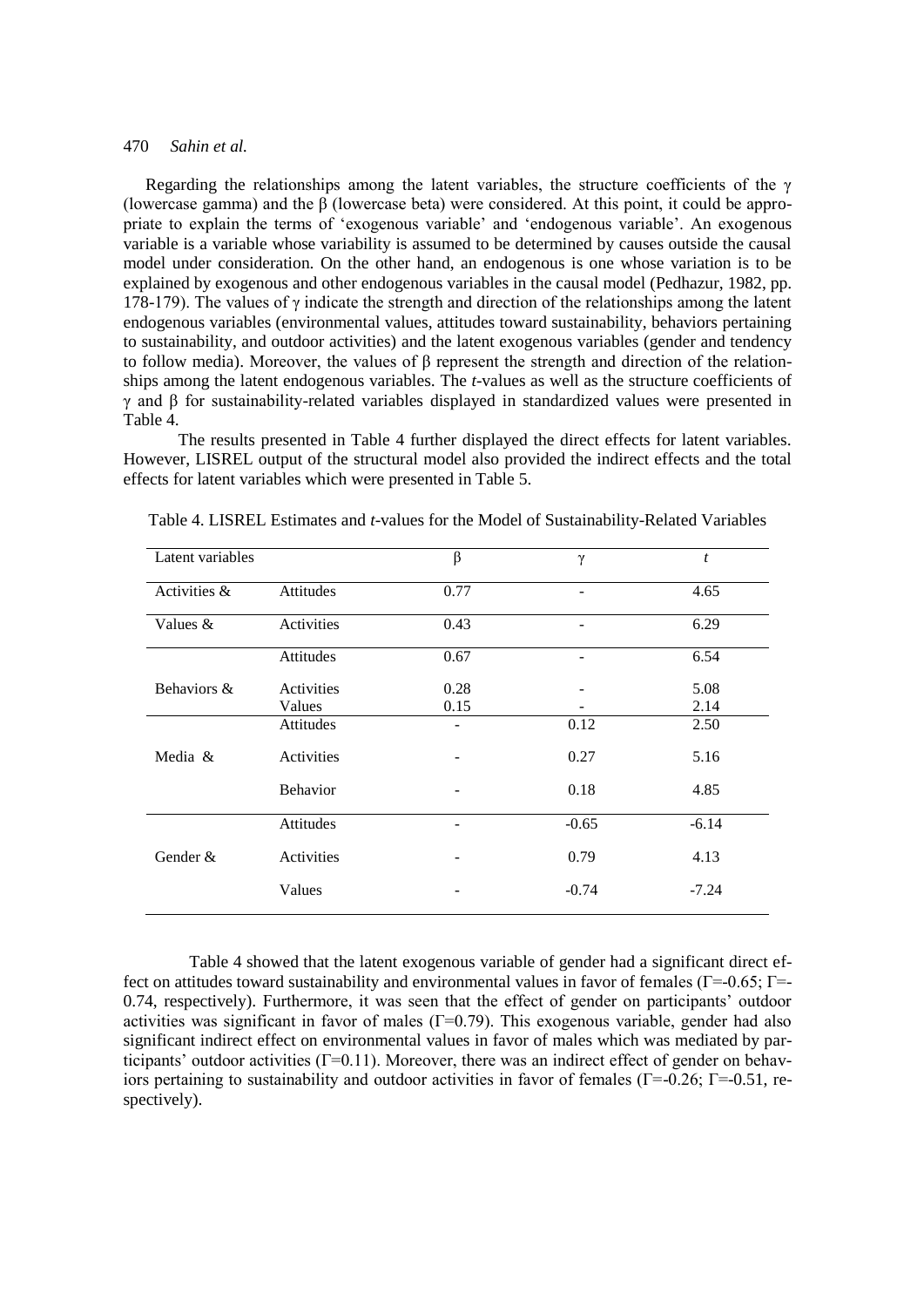According to the results of the statistical analysis, the latent exogenous variable of media had a positive direct effect on participants' outdoor activities ( $\Gamma$ =0.27), attitudes toward sustainability ( $\Gamma$ =0.12), and behaviors pertaining to sustainability ( $\Gamma$ =0.18). Besides, the indirect effect of media on participants' behaviors pertaining to sustainability  $(\Gamma = 0.16)$  and outdoor activities was statistically significant  $(\Gamma = 0.09)$ . Although there was no statistically significant direct effect of media on participants' environmental values, the results indicated indirect effect of media on this sustainability-related variable (Γ=0.16) which was mediated by participants' participation in outdoor activities.

Regarding the interrelationships among endogenous variables, the results indicated that attitudes toward sustainability had a positive direct effect (β=0.67) on behaviors pertaining to sustainability and positive indirect effect mediated by outdoor activities ( $\beta$ =0.16). Similarly, participants' tendency to engage in outdoor activities had a positive direct effect on behaviors ( $β=0.28$ ) and indirect effect mediated by environmental values ( $β=0.07$ ). Furthermore, the results reflected positive direct effect of environmental values on behaviors pertaining to sustainability  $(\beta=0.15)$ . It was also found that the effect of attitudes on participants' tendency to engage in outdoor activities was statistically significant (β= 0.77). As it was presented in Table 4 & 5, there was an indirect positive effect of attitudes toward sustainability on environmental values ( $\beta$ = 0.33) although a direct effect this endogenous variable was not reported. The significant effect of outdoor activities on environmental values  $(β= 0.18)$  showed that this endogenous variable could act as a mediator between attitudes and values.

| Latent variables |            | <b>Indirect Effect</b> | <b>Total Effect</b> |
|------------------|------------|------------------------|---------------------|
| Values &         | Media      | 0.16                   | 0.16                |
|                  | Gender     | 0.12                   | $-0.62$             |
|                  | Attitudes  | 0.33                   | 0.33                |
| Activities &     | Media      | 0.09                   | 0.37                |
|                  | Gender     | $-0.51$                | 0.28                |
| Behaviors &      | Media      | 0.16                   | 0.34                |
|                  | Gender     | $-0.26$                | $-0.26$             |
|                  | Activities | 0.07                   | 0.21                |
|                  | Attitudes  | 0.16                   | 0.83                |

Table 5. Indirect and Total Effects for Sustainability-Related Variables

Cohen in 1988 (Stevens, 2002) made some interpretation on the absolute magnitudes of standardized path coefficients. Considering the Cohen's criteria, the path coefficients from *Attitudes* to *Behaviors*, which was above 0.50 indicated a large effect size. Furthermore, the path coefficients from *Attitudes* to *Outdoor Activities*, from *Gender* to *Outdoor Activities, Attitudes* and *Values* showed large effects for these latent variables. The other path coefficient from *Outdoor Activities* to *Values* which was 0.43 was regarded as medium effect size in the model fitted. On the other hand, the path coefficients from *Media* to *Attitudes, Outdoor Activities,* and *Behav-*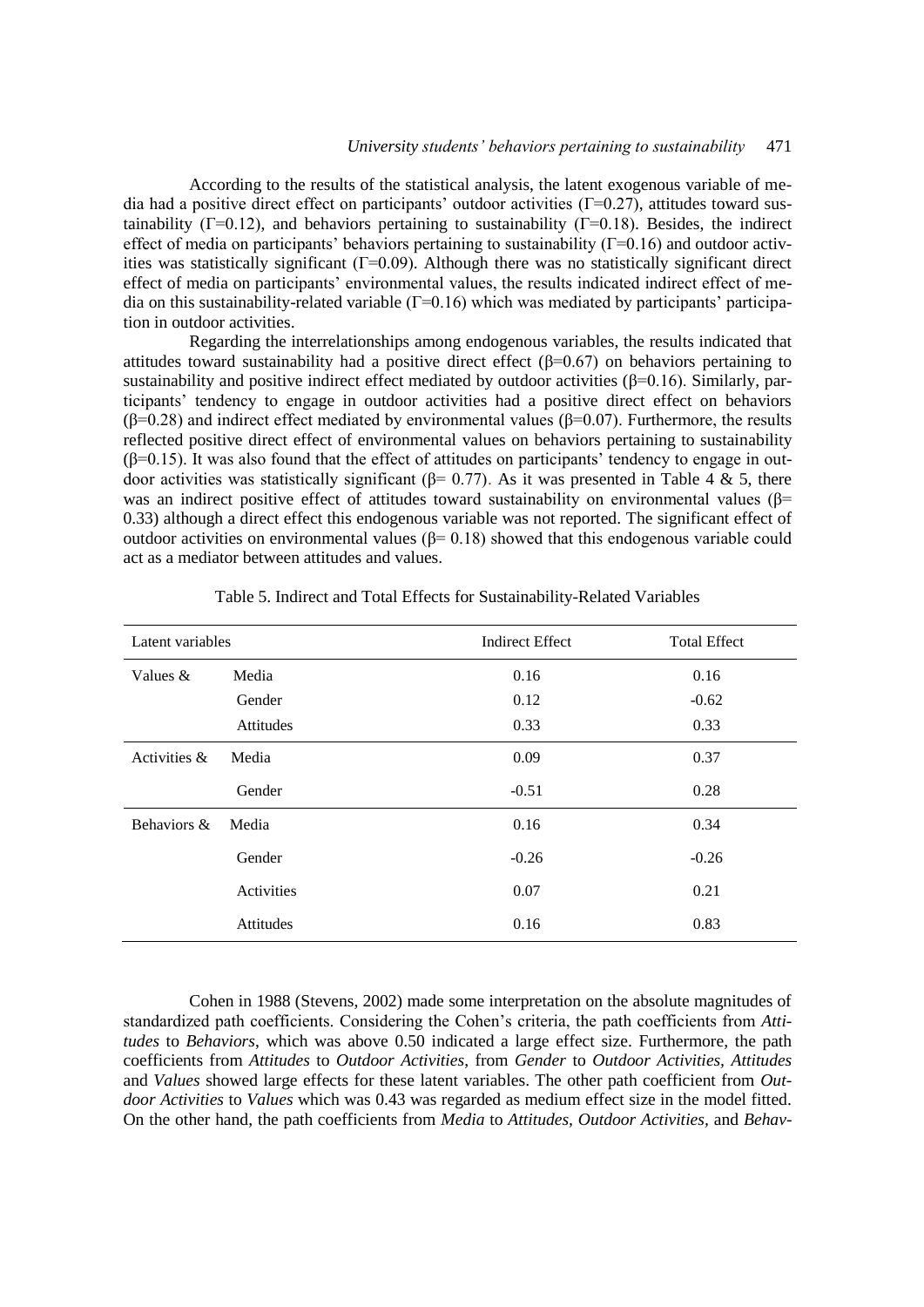*iors,* from *Outdoor Activities* to *Behaviors,* and from *Values* to *Behaviors* which were below 0.30 indicated small effect size.

An additional fit measure,  $R^2$  or "coefficient of determination", could be reported as an index of overall fit (Kelloway, 1998). Coefficient of determination is also accepted as a measure of variation in latent variables that is attributed to the combination of observed variables. Path model explains 62% of variance in *Behaviors* and 62% of variance in *Values* which constituted the large amount in total variance. Furthermore, the model explains 48% of the variance in *Attitudes* and 47% of the variance in *Outdoor Activities* which are moderate amounts of total variance (Kelloway, 1998).

#### **Discussion and Implications**

Focus of the present study was to determine significant predictors of university students' behaviors toward sustainability and the interrelationships among these predictor variables. It was found, consistent with the research studies (Barr, 2003; Kaiser, Wölfing & Fuhrer, 1999; Oskamp, 1991) in the field of environmental psychology that, sustainability attitudes and values toward the environment had a significant and positive relationship with university students' behaviors pertaining to sustainability. In other words, the students with more favorable feelings toward sustainability and more ecocentric values toward the environment readily take more sustainable actions. As supported by some researchers (Thompson  $\&$  Barton, 1994), this study pointed out that individuals who believe the value of nature within itself and see human beings as a part of nature have also higher tendency to support sustainability by taking the necessary actions. Furthermore, as it was also proposed by the literature review (Leiserowitz, Kates & Parris, 2005), the present study has shown that when people care for human development and hold feelings of concern toward environmental deterioration and unsustainable economies, they are more likely to engage actively with the social, environmental and economic aspects of sustainable development.

Concerning the relationships between attitudes and values as the significant predictors of behaviors, the results of the current study indicated that university students' attitudes toward sustainability played not direct but indirect roles on their values toward the environment. It could be concluded that these students' values toward the environment can be predicted by their attitudes toward sustainability not directly, but mediated by some other factors such as their tendency to engage in outdoor activities. Considering the literature review (Murray & Murray, 2007), some questions about the relationships between these components have emerged. However, the inference clearly defined by the current study and past research studies (Murray and Murray, 2007) is that attitudes accompanied with values play a crucial role in shaping behaviors toward sustainability.

Another set of variables, namely situational factors (Barr, 2003) that constituted from tendency to follow media, gender, and outdoor activities were examined in the current study with respect to their roles on university students' behaviors toward sustainable life styles and the other significant predictors of this variable. The results showed that university students having higher tendency to read newspaper, and watch news and documentaries related to sustainability more frequently engage in some activities toward pro-sustainability. At this point, it should be noted that the role of mass media providing some basic information (Berberoglu & Tosunoglu, 1995; Palmer, 1998) and enhancing university students' feelings of concern and care about sustainability issues, stimulating their values toward the nature and resulting in positive behaviors toward more sustainable life styles, could not be under estimated.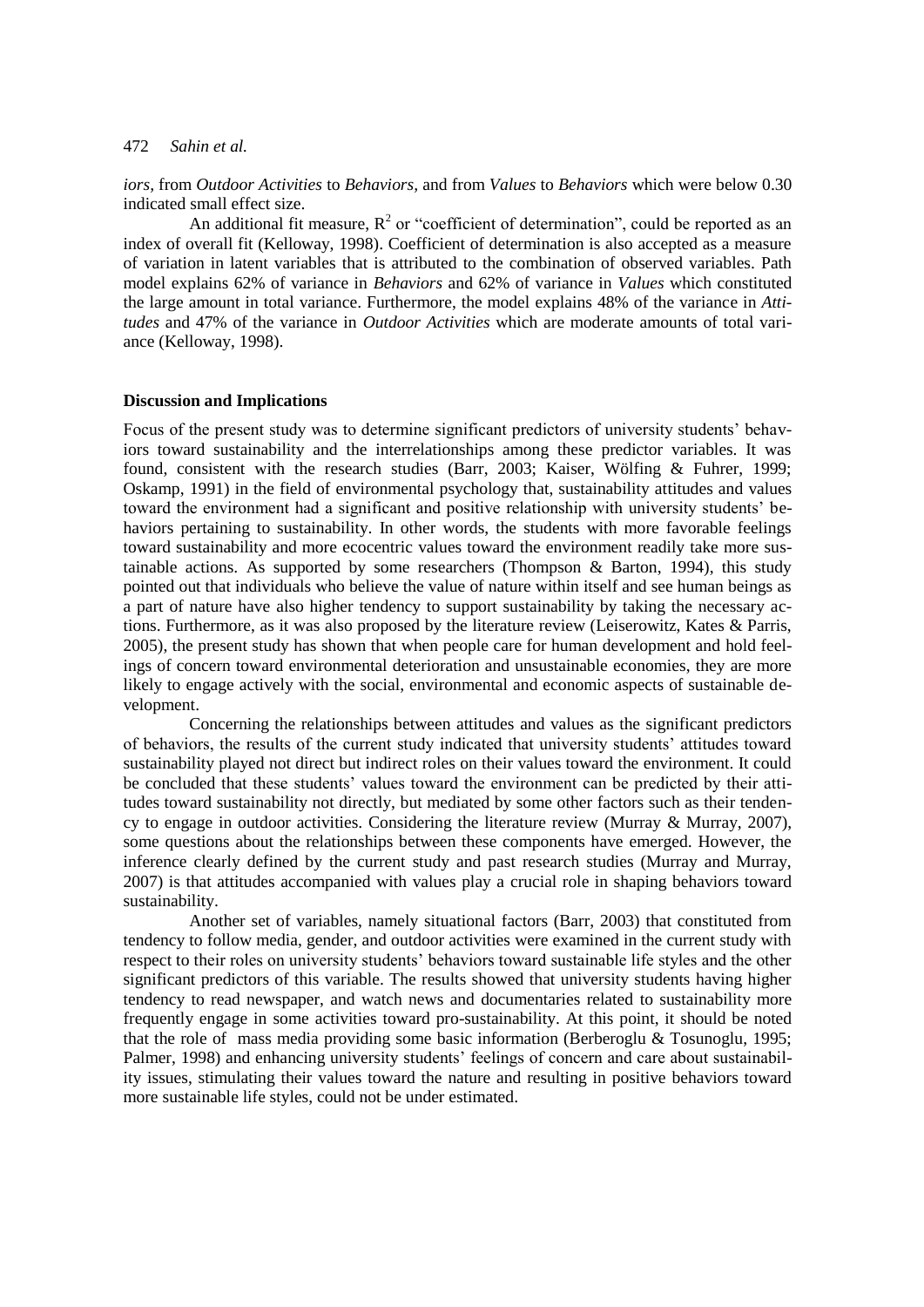## *University students' behaviors pertaining to sustainability* 473

However, gender has emerged as a strong variable of this study shaping the university students' behavior toward sustainability. Results showed that gender had a significant direct relationship with university students' attitudes towards sustainable development, their values toward the environment, and activities in nature, whereas gender had a significant but indirect relationship with these students' behaviors toward sustainability. As it was supported by literature review (Hines, Hungerford & Tomera, 1987), female students exhibited greater concern toward the riskrelated sustainability issues with a more favorable support for the value of nature within itself than do male students. This finding might be attributed to the fact that the concern felt by females for nature is based on the conscious of taking care of health and personal well-being, since preservation of nature is a way of welfare and survival (Worsley & Skrzypiec, 1998; Tikka, Kuitunen & Tynys, 2000). Another possible explanation on different tendency of males and females regarding their attitudes and values was suggested by Tikka, Kuitunen and Tynys (2000). These authors identified that males are more likely to master nature and derive benefits from natural resources. However, females have a tendency to hold more emotional bonding toward the nature. Interestingly, male students of this study spend more time in nature with some activities like walking or camping, but female students seem to take more sustainable actions as a result of their favorable attitudes and values toward the environment.

The finding related to gender, pertaining to the university students' behavior toward sustainability, bags a series of implications for the sustainability issues in the context of higher education. In generally speaking, there is a global lack of awareness regarding the critical interrelationship between the Earth's environment and our own human survival, and this lack of awareness is shared by men and women alike. Despite the fact that a great deal of attention has been focused on this issue in recent decades, at the local, national, and international level, many people remain confused or inadequately informed. In some countries the problem is compounded by a lack of educational materials and media coverage that are accessible to people of all education levels, thus impeding the mobilization of public action. This is also true in respect to gender differentials of human impact on the environment. Most of the indicators developed for assessing environmental damage are not gender-specific and/or sensitive, and do not allow for the differentiated evaluation of the contribution of men and women to environmental degradation. Such shortcomings undermine the potential effectiveness of rehabilitation and protection measures as well as the potential for altering consumption patterns.

In many of the developing countries, national sustainable development strategies, government intentions, and the means by which these strategies are to be implemented are not known and/or understood by the general public. To ensure voluntary compliance of the population with new regulations and norms, such as the use of water in protected zones, it is of paramount importance to carry on efforts to deepen the understanding of all social groups regarding their impact on environment and, hence, the future of generations to come. In this regard, gender mainstreaming is a comprehensive strategy aimed at achieving greater gender equality. This is attained by integrating a gender perspective into existing mainstream institutions and all programmatic areas or sectors, including education. As was defined and adopted in 1997 by the United Nations, gender mainstreaming is: *"… the process of assessing the implications for women and men of any planned action, including legislation, policies or programmes, in all areas and at all levels. It is a strategy for making women's as well as men's concerns and experiences an integral dimension of the design, implementation, monitoring and evaluation of policies and programmes in all political, economic and societal spheres so that women and men benefit equally and inequality is not perpetuated" (* UN, 1997). In operational terms, gender mainstreaming allows policy makers and practitioners not only to focus on the outcomes of gender inequality but also to identify and address the processes that cause it.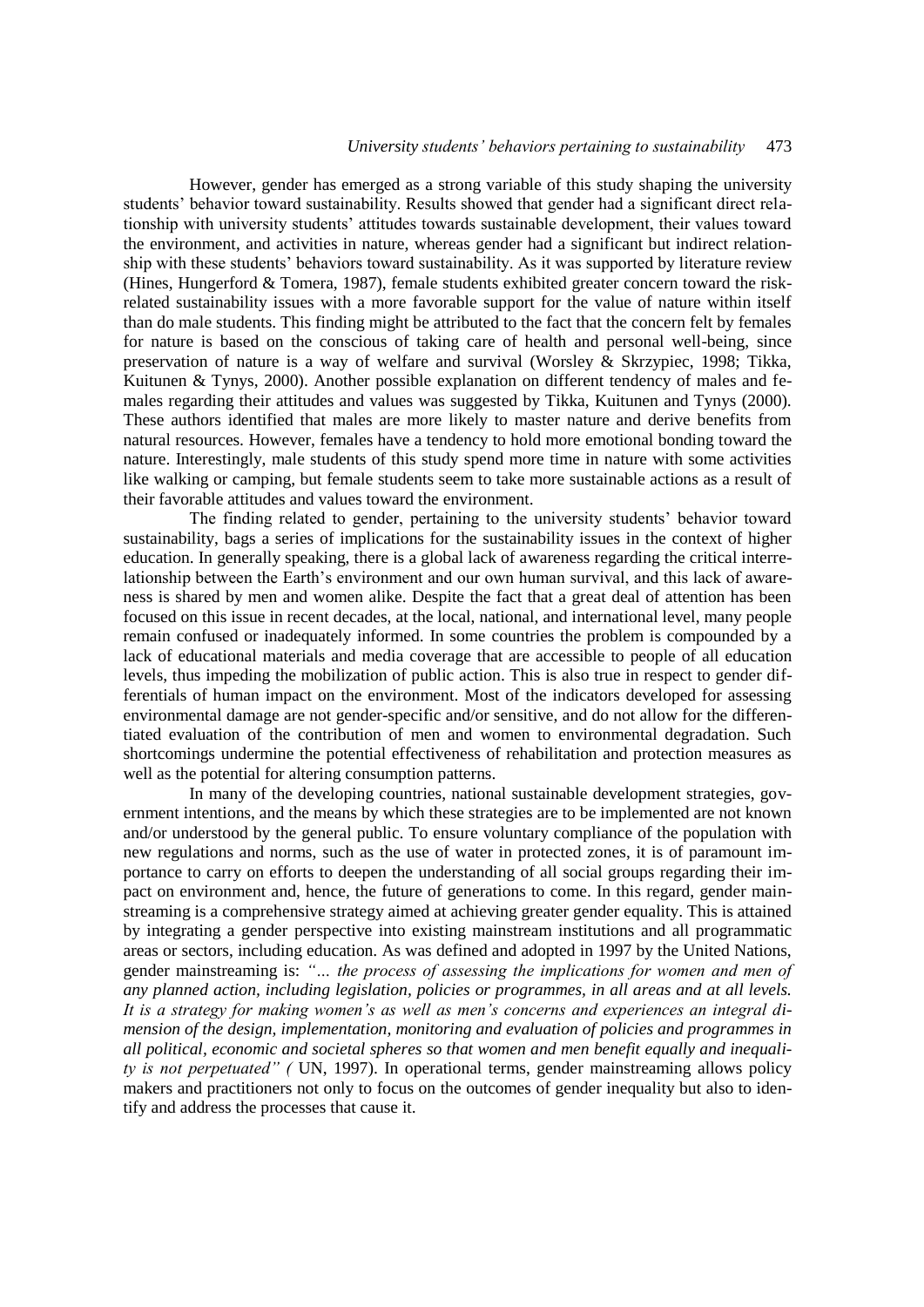In the light of the results of the current study, we suggest that, gender inequality may result in unsustainable trends in higher education sector and gender mainstreaming should be considered. Besides, gender impact assessment (GIA), may also be suggested to be considered in such studies to seek to reveal how men as a group and women as a group may differ from each other in terms of their capacity to participate in and benefit from an implemented strategy. In this respect, GIA should have the final goal of promoting positive change in respect to gender inequality, since it has a positive role to play in determining policy opportunities to actively increase and enhance equality between men and women (UNDP RBEC, 2007). Last of all, the above mentioned implications of the current study coincide with the agenda of National action Plan of Gender Equality (2008-2013) of Turkey. As was reported in the Action Plan, it would not be incorrect to say that a gender perspective has not yet been incorporated into all Turkish plans and programmes on environment at the desired level, where the development plans regard sustainable development as the issue to be considered for the future strategies (The Republic of Turkey Prime Ministry General Directorate on the Status of Women, 2008).

## **Limitations of This Study**

The present study has some limitations to consider in the context of generalizability of the results. First, this study is limited to public university students in an urban area located in the Central Anatolia region of Turkey. Thus, our results may be associated with the urban structure of the region. Data from geographical regions and from private universities might provide different results. Future research should examine the role of some other variables such as residence (urban vs. rural), income, and political orientations on university students' sustainability-related attributes. Second, the recommendations and implications of the present study were based on the selfreported data of these university students. Thus, this study could not provide strong evidences on the extent that these students internalized the values and attitudes, and demostrated prosustainability behaviors. Subsequent research, therefore, is required to support the present results.

#### **References**

- Ajzen, I. & Fishbein, M. (1980). *Understanding attitudes and predicting social behavior.* Englewood Cliffs, NJ: Prentice-Hall.
- Barr, S. (2003). Strategies for sustainability: citizens and responsible environmental behavior. *Area, 35*(3), 227-240.
- Berberoglu, G., & Tosunoglu C. (1995). Exploratory and confirmatory factor analyses of an environmental attitude scale (eas) for Turkish university students. *Journal of Environmental Education, 26*(3), 40-44.
- Boyle, C. (2004). Considerations on educating engineers in sustainability. *International Journal of Sustainability in Higher Education, 5*(2), 147-155.
- Browne, M. W., & Cudeck, R. (1993). *Alternative ways of assessing model fit.* In: Bollen, K. A. & Long, J. S. (Eds.) Testing Structural Equation Models. pp. 136–162. Beverly Hills, CA: Sage
- Copernicus (2005). *Copernicus-Guidelines for Sustainable Development in the European Higher Education Area, Copernicus-Campus*. Retrieved March 23, 2008, from http://www.unece.org/env/esd/information/COPERNICUS%20Guidelines.pdf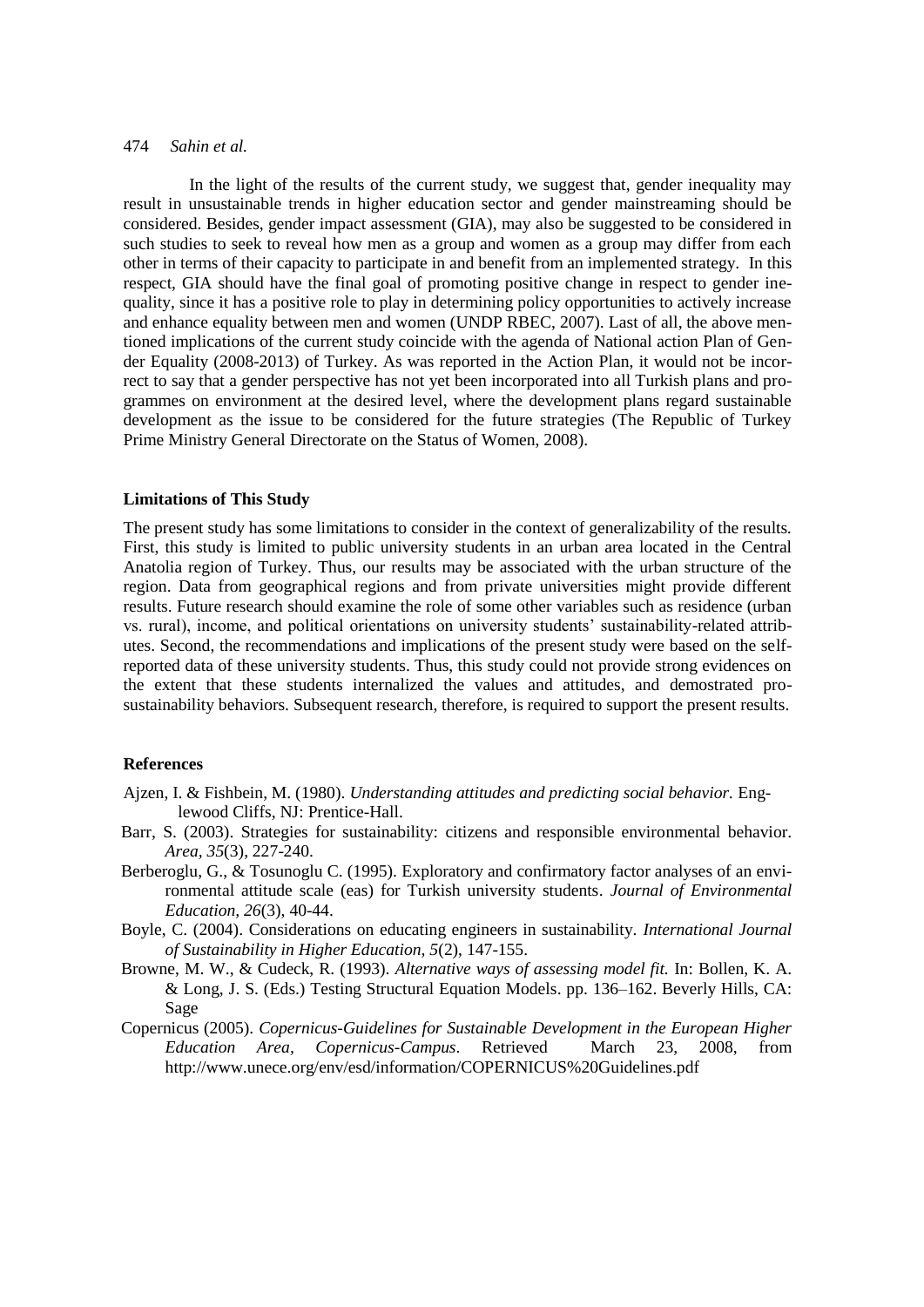- Council for Environmental Education (1998). *Education for Sustainable Development in the Schools Sector: A Report from the Panel for Education for Sustainable Development*. Reading: Council for Environmental Education
- Crocker, L., & Algina, J. (1986). *Introduction to Classical and Modern Test Theory*. Holt, Rinehart and Winston Inc.
- Dunlap, R., & Heffernan, R. (1975). Outdoor recreation and environmental concern: An empirical examination. *Rural Sociology, 40*(1), 18-30.
- Dunlap, R. E., & Van Liere, K. D. (1978). The "new environmental paradigm". A proposed measuring instrument and preliminary results. *Journal of Environmental Education*, 9, 10-19.
- Dunlap, R. E., Van Liere, K. D., Mertig, A. G., & Jones, R. E. (2000) Measuring endorsement of the New Ecological Paradigma: A revised NEP scale. *Journal of Social Issues, 56*(3), 425-442.
- Dyer, A., & Selby, D. (2004). *Centre of Excellence for Teaching and Learning. Education for Sustainable Development*. Stage 2 Bid, University of Plymouth, Plymouth.
- Fien, J. (2002). Advancing sustainability in higher education. *International Journal of Sustainability in Higher Education , 3*(3), 243-253.
- Gross, R. (2005). *Psychology: The Science of Mind and Behavior*. Hodder and Stoughton, London.
- Hendee, J. C. (1969). Rural-urban differences reflected in outdoor recreation participation. *Journal of Leisure Research, 1*, 333-341.
- Hines, J. M., Hungerford, H. R., & Tomera, A. N. (1987). Analysis and synthesis of research on responsible environmental behavior: A meta analysis*. Journal of Environmental Education, 18*, 1-8
- Inglehart, R., Basanez, M., Diez-Medrano, J., Halman, L., & Luijkx, R. (2002). *World values surveys and European values surveys, 1981-1984, 1990-1993, and 1995-1997*, Interuniversity Consortium for Political and Social Research, Ann Arbor, MI: Institute for Social Research.
- Jöreskog, K.G., & Sörbom, D. (1999). *LISREL 8.30 for Windows [Computer software]*. Lincolnwood, IL: Scientific Software International, Inc.
- Kagawa, F. (2007). Dissonance in students' perceptions of sustainable development and sustainability: Implications for curriculum change. *International Journal of Sustainability in Higher Education, 8*(3), 317-338.
- Kaiser, F. G., Wölfing, S., & Fuhrer, U. (1999). Environmental attitude and ecological behavior. *Journal of Environmental Psychology, 19*, 1-19.
- Kelloway, E. K. (1998). *Using LISREL for Structural Equation Modeling*. London, New Delhi: Sage Publications.
- Leiserowitz, A. A., Kates R. W., & Parris T. M. (2005). Do global attitudes and behaviors support sustainable development? *Environment, 47*(9), 22-38.
- Mertig, A. G. (2003). *Michigan State University Environmental Survey of Freshman - Fall 2000 and Spring 2003.* Available at http://www.ecofoot.msu.edu/documents/frosh.environmental.survey.pdf (Accessed 24.10.2007)
- Murray, P. E., & Murray, S. A. (2007). Promoting sustainability values within career-oriented degree programs: A case study analysis. *International Journal of Sustainability in Higher Education, 8*(3), 285-300.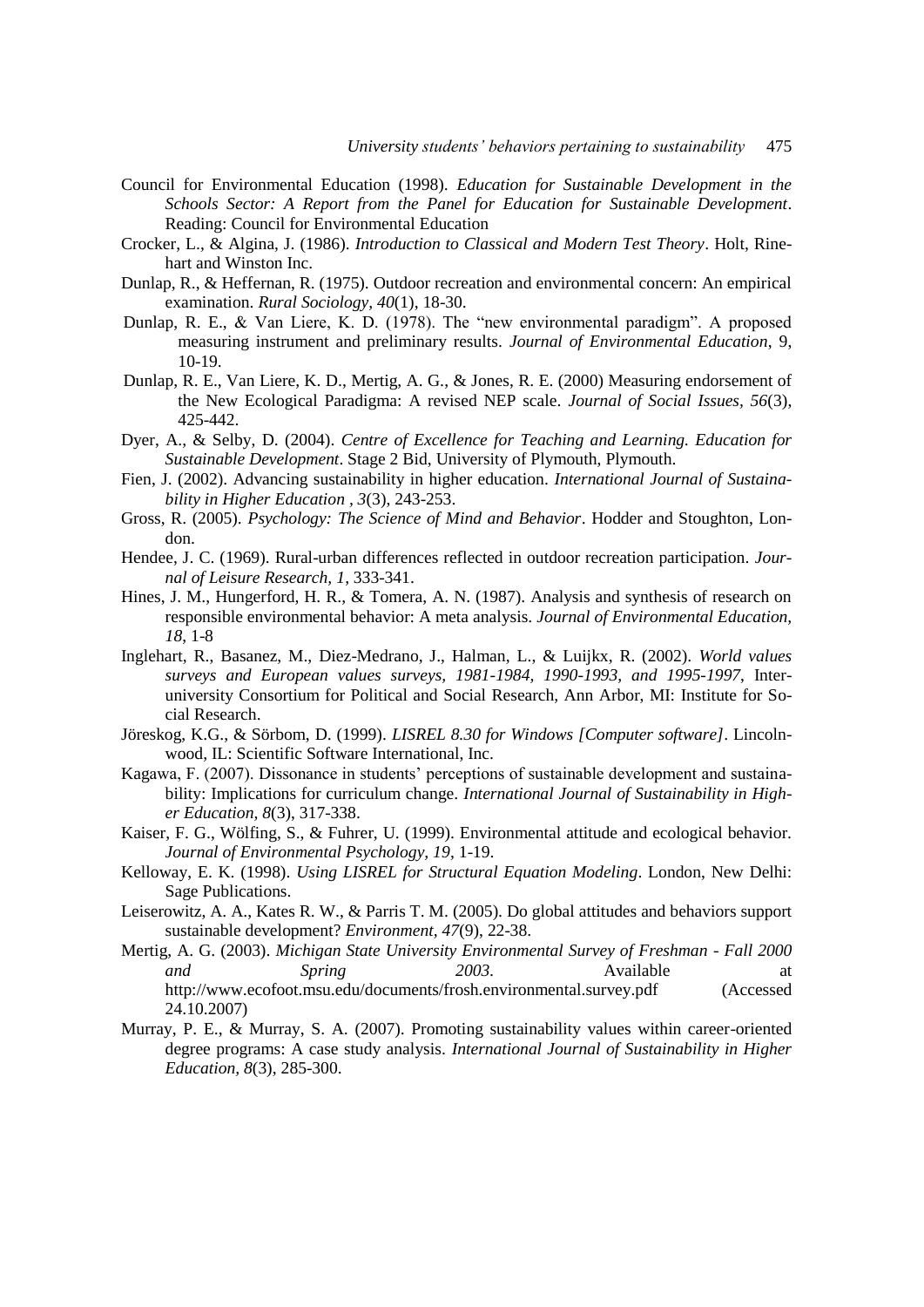- Murray P., Goodhew S., & Turpin-Brooks S. (2006). Environmental Sustainability: Sustainable Construction Education – a UK Case Study. *Paper presented in International Conference on Environmental, Cultural, Economic and Social Sustainability*, Hanoi, Vietnam.
- Oskamp, S. (1991). *Attitudes and options*. Prentice Hall, Englewood Cliffs: NJ.
- Palmer, J.A. (1998). Environmental Education of the 21<sup>st</sup> century: Theory, practice, progress and promise, 267–277. London: Routledge.
- Parkin, S., Johnson, A., Buckland, H., & White, E. (2004). *Learning and skills for sustainable Development: Developing a Sustainability Literate Society, Higher Education Partnership for Sustainability (HEPS)*. London
- Pedhazur, E. J. (1982). *Multiple regression in behavioral research: Explanation and prediction.* Holt, Rinehart, Winston: New York.
- Schwartz, S. H. (1992). Universals in the content and structure of values: theoretical advances and empirical tests in 20 countries. In M. Zanna (Ed.), *Advances in Experimental Social Psychology, 25*, 1-65. New York: Academic Press.
- Steel, B. (1996). Thinking globally acting locally? Environmental attiudes, behavior and activism. *Journal of Environmental Management, 47*, 27-36.
- Stevens, J. P. (2002). *Applied multivariate statistics for the social sciences (4th ed.)*. Mahwah, NJ: Lawrence Erlbaum Associates.
- Tarrant, M. A., Green, G. T. (1999). Outdoor recreation and the predictive validity of environmental attitudes. *Leisure Sciences, 21*, 17-30.
- The Republic of Turkey Prime Ministry, General Directorate on the Status of Women (2008). National Action Plan Gender Equality 2008–2013.
- Thompson, S. C., & Barton, M. (1994). Ecocentric and anthropocentric attitudes toward the environment. *Journal of Environmental Psychology, 14***,** 149–157.
- Tikka, P. M., Kuitunen, M. T., & Tynys, S. M. (2000). Effects of educational background on students' activity levels, and knowledge concerning the environment. *The Journal of Environmental Education, 31*, 12-20.
- Tuncer, G., Ertepinar, H., Tekkaya, C., & Sungur, S. (2005). Environmental attitudes of young people in Turkey: Effects of school type and gender. *Environmental Education Research, 11*(2), 215-233.
- UN (1997). The *Report of the Economic and Social Council for 1997.*
- Van Liere, K. D., & Noe, F. P. (1981). Outdoor recreation and environmental attitudes: Further examination of the Dunlap-Heffernan Thesis. *Rural Sociology, 46*(3), 505-513.
- WSSD, Key outcomes of the summit (2002). *World Summit on Sustainable Development*. Available at http://www.johannesburgsummit.org/html/documents/summit-docs/2009 keyoutcomes-commitments.doc (Accessed 19.12.2006)
- Worsley, A., & Skrzypiec, G. (1998). Environmental attitudes of senior secondary school students in South Australia. *Global Environmental Change, 8*, 209-255.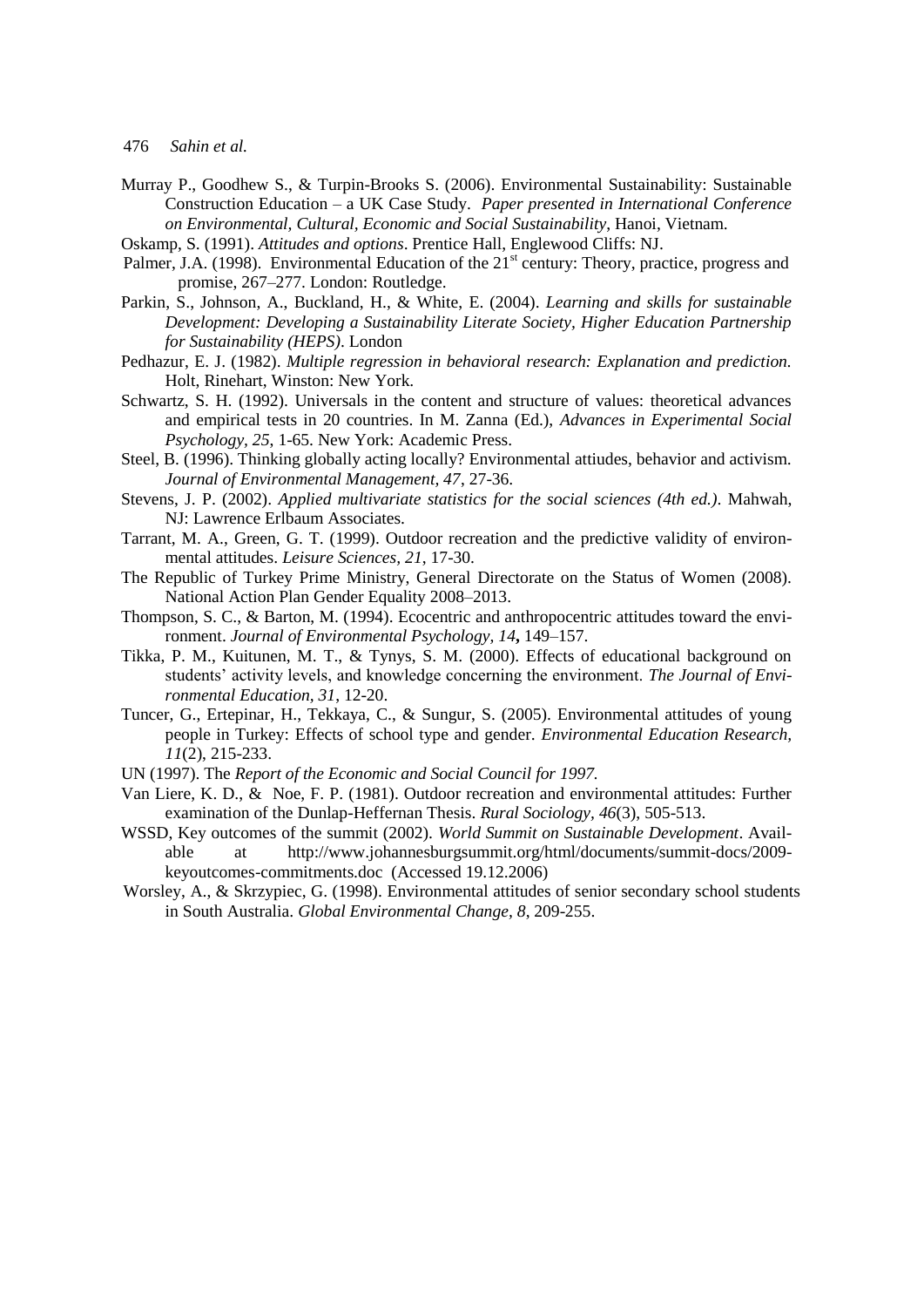## **Authors**

Elvan Sahin is an instructor in Elementary Science Education at Middle East Technical University, Turkey. She received her Ph.D. (2008) in Secondary Science and Mathematics Education from Middle East Technical University. Her main research interest is education for sustainable development. **Correspondence:** Middle East Technical University, Faculty of Education, Dept. of Elementary Education, 06531 Ankara, Turkey. E-mail: selvan@metu.edu.tr

Hamide Ertepinar is a professor at İstanbul Aydın University, Turkey. She received her Ph.D. (1985) in Chemistry from Middle East Technical University. Her main research interests are students' conceptions of science, misconceptions in chemistry and science education, conceptual change, and environmental education.

Gaye Tuncer Teksoz is an associate professor in environmental and sustainability education at Elementary Education Department of Middle East Technical University. She has MS and PhD degrees in environmental engineering and associated professorship in Science education. She is a member of UNESCO MaB Experts Committee of Turkey.

## **Appendix A. A Scale on University Students' Behaviors pertaining to Sustainability**

*Statements to assess behaviors pertaining to sustainability*

| Walked or cycled instead of traveled by car for environmental reasons.                       |
|----------------------------------------------------------------------------------------------|
| Deliberately purchased food produced locally rather than imported products.                  |
| Attended a protest march or a demostration for environmental reasons.                        |
| Purchased products packaged in reusable or recyclable containers.                            |
| Avoided buying from a company which shows disregard for the environment.                     |
| Picked up litter or trash.                                                                   |
| Recycled glass bottles, aluminum cans or paper.                                              |
| Tried to use less energy (electricity, water etc.)                                           |
| Turned off lights when I am the last to leave a room.                                        |
| Made an effort to use less water when brushing my teeth or bathing.                          |
| Considered politicians' positions related to environmental issues when voting or supporting. |
| Chose to read publications that focus on environmental issues.                               |
| Encouraged people involved in a destructive environmental behavior to stop that activity.    |
| Encouraged others to take an action on behalf of the environment.                            |
|                                                                                              |